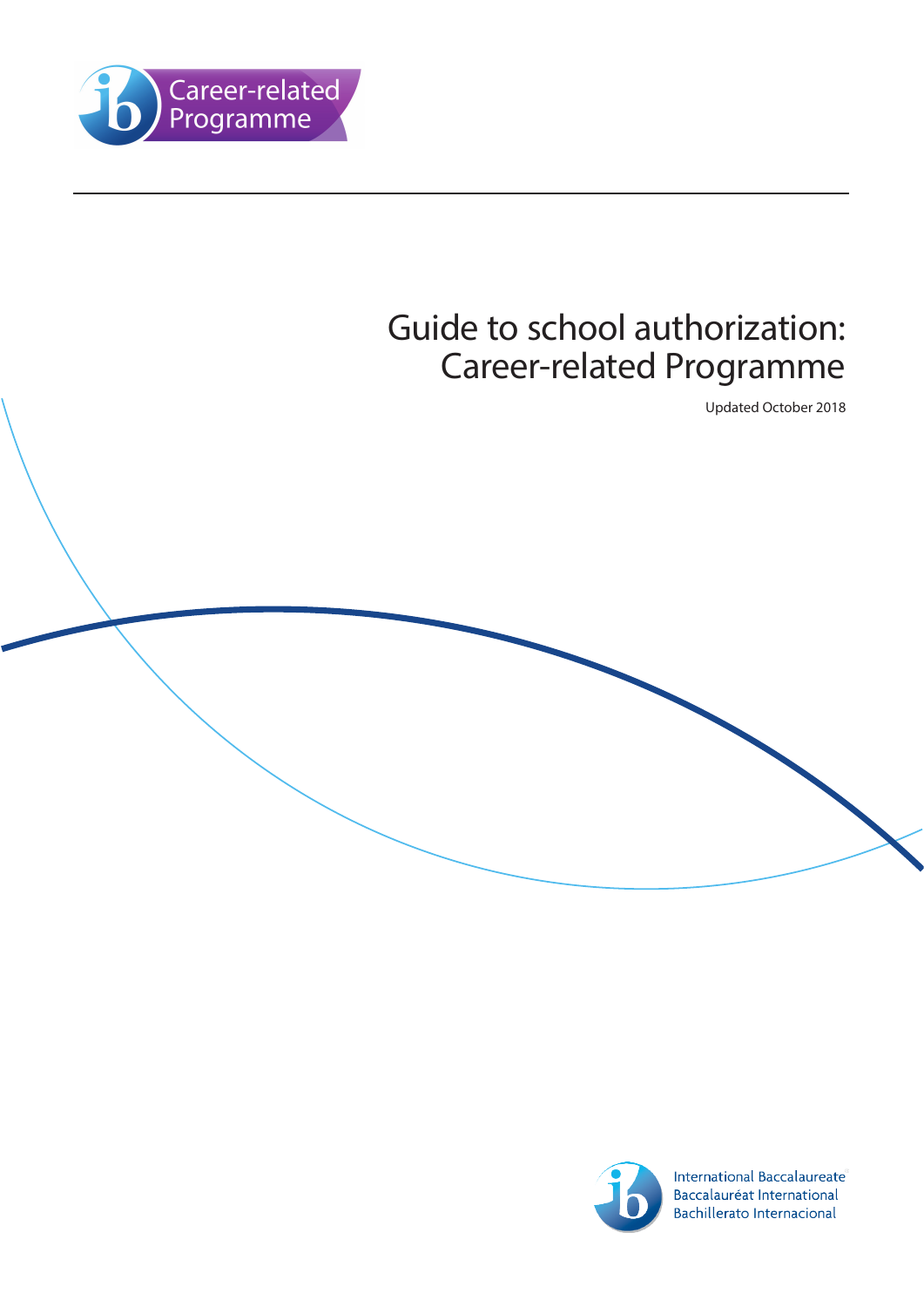**Overview**

**Requirements to become an IB World School offering the Career-related Programme**

**Appendix: The verification visit**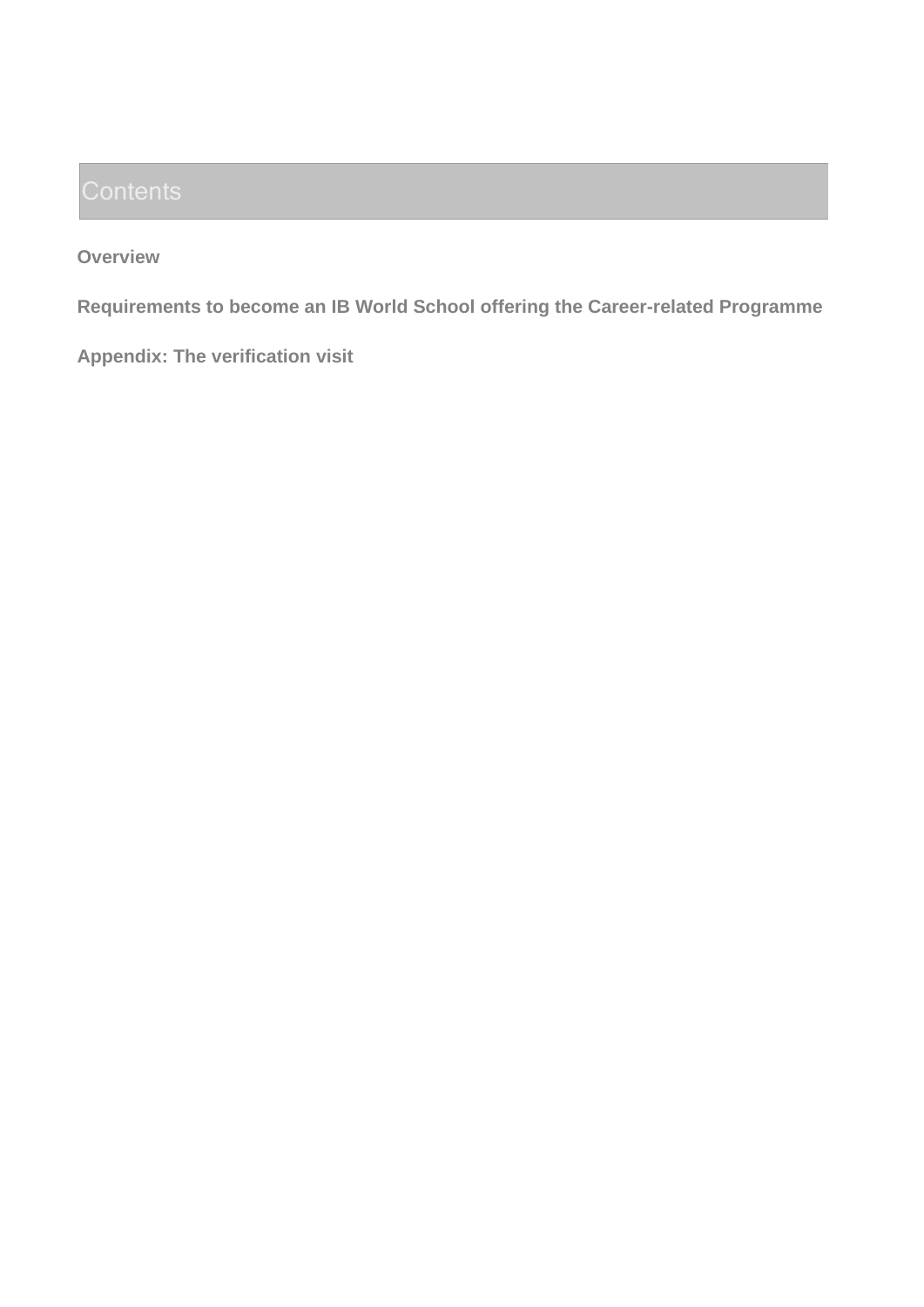## Introduction

In order for a school to become an IB World School, it must be authorized by the IB to implement any one of its programmes.

The authorization process has been designed to support schools in:

- making the decision to become an IB World School
- understanding the nature and requirements of the IB programme
- defining their readiness to implement the programme
- planning to sustain the programme in the long term.

The authorization process has a number of phases, each of which has distinctive objectives and related time frames.

The implementation of an IB programme may entail changes in the life of a school. These guidelines are intended to support schools during the process of authorization.

## Overview of the authorization process



**Figure 1**

*Stages of the authorization process*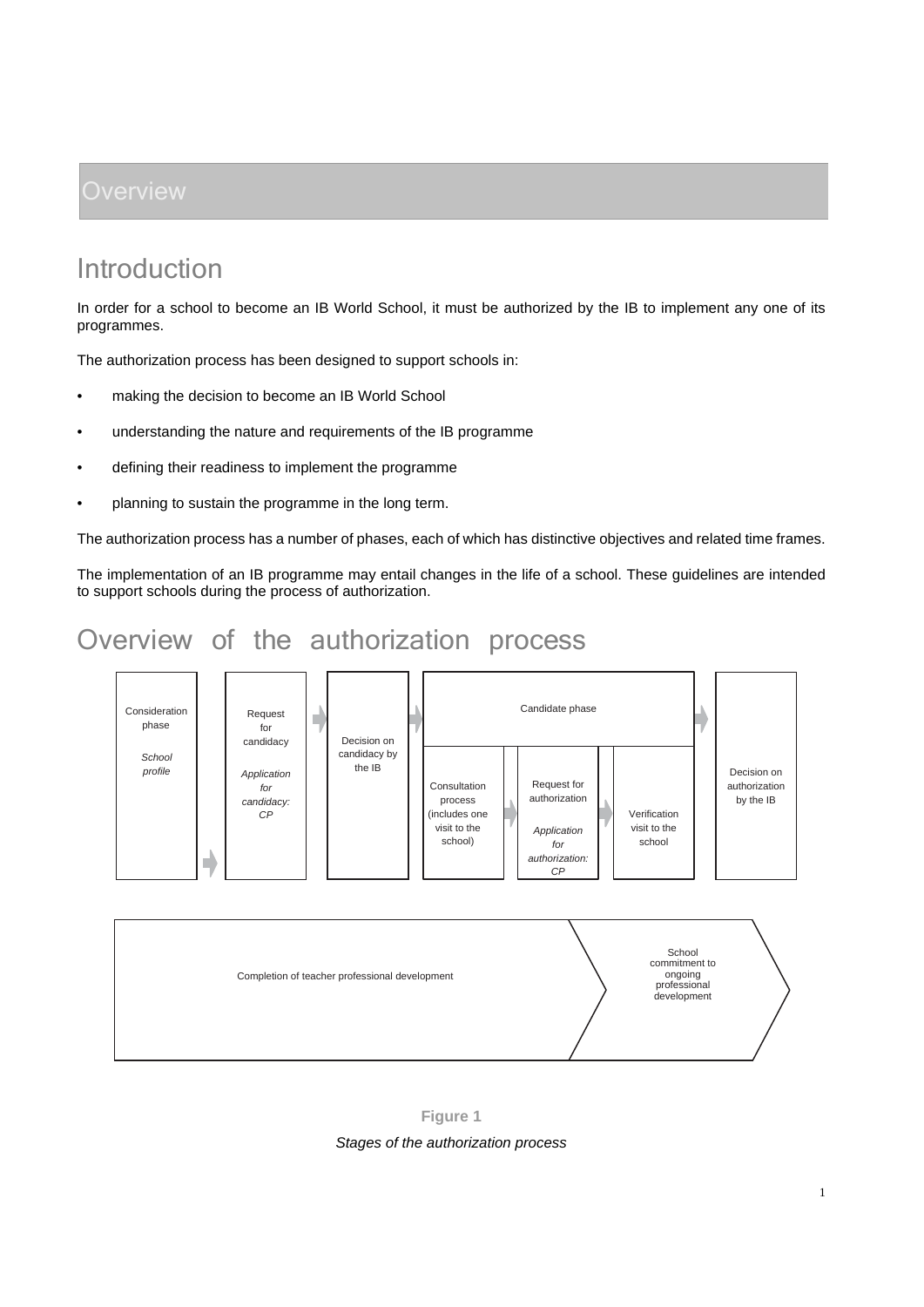#### **Consideration phase**

#### Form the school completes: School profile

Schools have visited the IB website or have received information about the IB and want to know more. They complete the school profile in order to inform the IB of their interest and to request additional information.

#### **What does the school do before applying for candidacy?**

Before application, the school conducts a feasibility study in which it analyses the IB philosophy, programme structure and requirements, compares its findings with the situation of the school, and defines what needs to be done in order to implement the programme. As a result the school will decide whether to apply to become an IB World School.

Normally, a school will take some or all of the following steps.

- a. Identify who will carry out the feasibility study. It is helpful if this group includes school experts from different academic areas (including the career-related representatives), members of the school leadership team and the person(s) responsible for the school's finances.
- b. Analysis of the IB mission statement and the IB learner profile in order to see whether the school's own philosophy is similar to that of the IB. This is the most important decision that the school has to make because it is related to the purpose of the school and its unique contribution to education.
- c. Participation of the head of school (or appropriate designee) in an IB category 1 administrator's workshop to become familiar with the CP and the authorization process. Schools are encouraged to participate in IB professional development activities as early as possible to ensure that they make an informed decision regarding the future implementation of an IB programme.
- d. Analysis of the requirements related to the legal status and appropriate licensure of the school entity.
- e. Analysis of the structure of the programme.
- f. Study of the relevant Career-related Programme documents.
- g. Analysis of the *Programme standards and practices* and specific programme requirements.
- h. Analysis of the commitment that the IB requires from IB World Schools to ensure that the programme will be sustainable in the long term.
- i. Analysis of the situation of the school with regard to IB expectations.
- j. If the school decides to pursue authorization, define the human, material and financial resources that will need to be committed in order to align the school with IB expectations and to sustain the programme in the long term.
- k. Approximate time that the school will need to align with IB expectations.
- l. Analysis of the benefits that the implementation of the programme will bring to the school and its community.
- m. Final decision on whether to implement the programme.

If a school decides to implement the programme and start the authorization process, it will designate a person to become the coordinator of the programme, start to gain support from its community, identify resources and starts sending staff to IB-recognized professional development activities.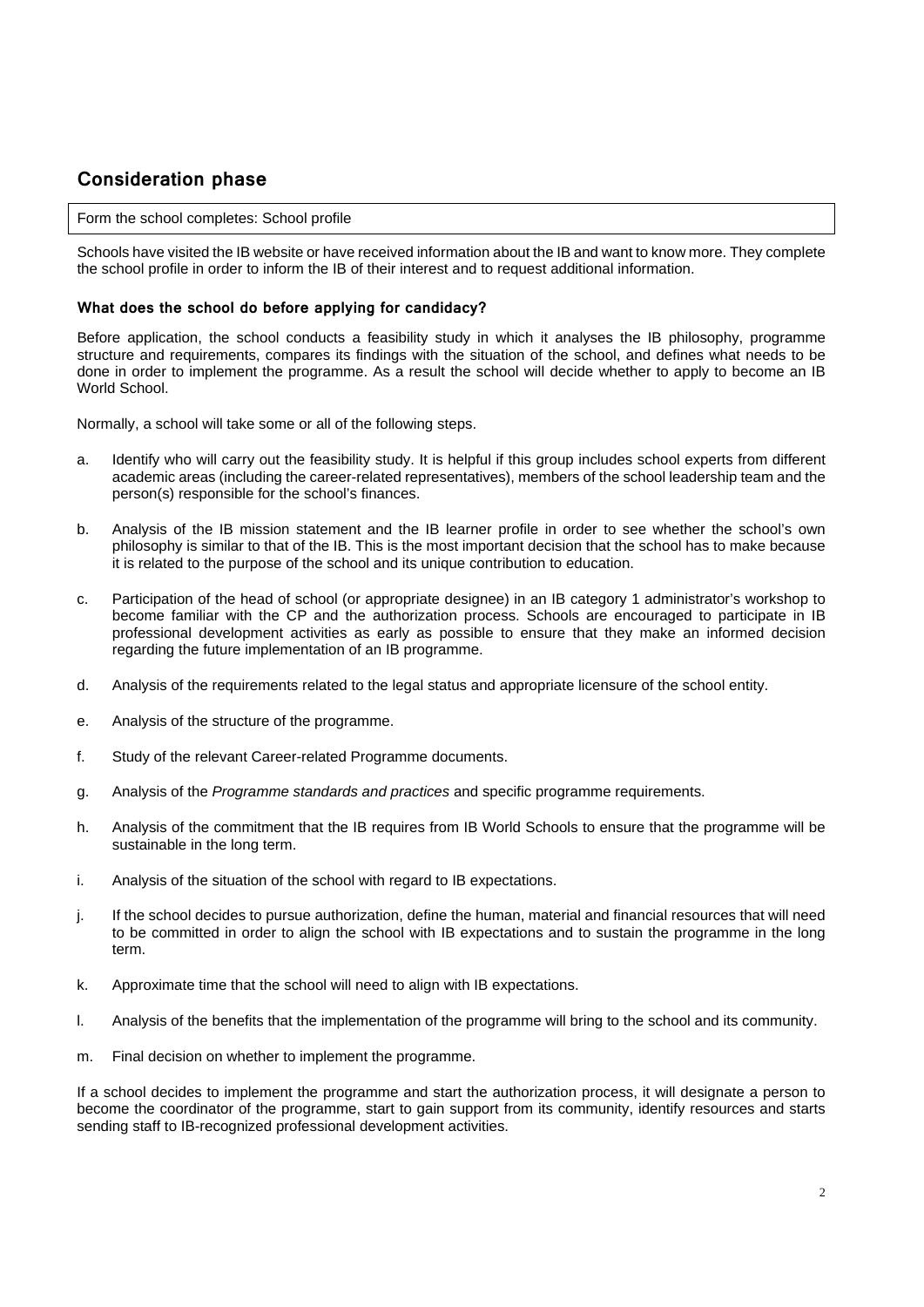#### **Request for candidacy**

Form the school completes: *Application for candidacy: Career-related Programme*

The school will start the authorization process by completing the *Application for candidacy: Career-related Programme* and gathering the supporting documents. By submitting the application and the supporting documents the school formally applies for candidate status.

The *Application for candidacy*: *Career-related Programme* shows that the school has carried out a preliminary analysis of the programme and the consequences of its implementation. As a result of that analysis, an action plan has been developed reflecting the commitment of the school to make the necessary adjustments to become an IB World School.

Through the information provided in the form and supporting documents, the IB will determine whether:

- the school is a legal entity, in existence and fit for the purposes of providing educational services, with appropriate accreditation by local authorities and/or independent recognized accreditation agencies, if applicable
- the school mission statement and philosophy align with those of the IB
- the head of school (or appropriate designee) has participated in a category 1 IB administrator's workshop and is aware of the requirements to become an IB World School
- the career qualification(s) that the school wants to link to the programme meet the criteria set by the IB which state that the career-related study or studies and assessment plan or plans are:
	- a. part of the student timetable during the two-year period of the CP
	- b. accredited/recognized by:
		- a government body and/or
		- an awarding body and/or
		- an appropriate employer organization or professional body and/or
		- a further/higher education institution.
	- c. subject to a demonstrable form of external quality assurance
- the school has contemplated the costs of the implementation of the programme and shows this through the presentation of a five-year budget and the written commitment of the authorities that will finance the implementation
- the school has support from the school community to undertake implementation of the CP
- the school shows understanding of the implications of implementing the programme.
- the school shows commitment to teacher professional development to ensure the development of the programme.
- the school has designed an action plan to reflect its journey towards authorization.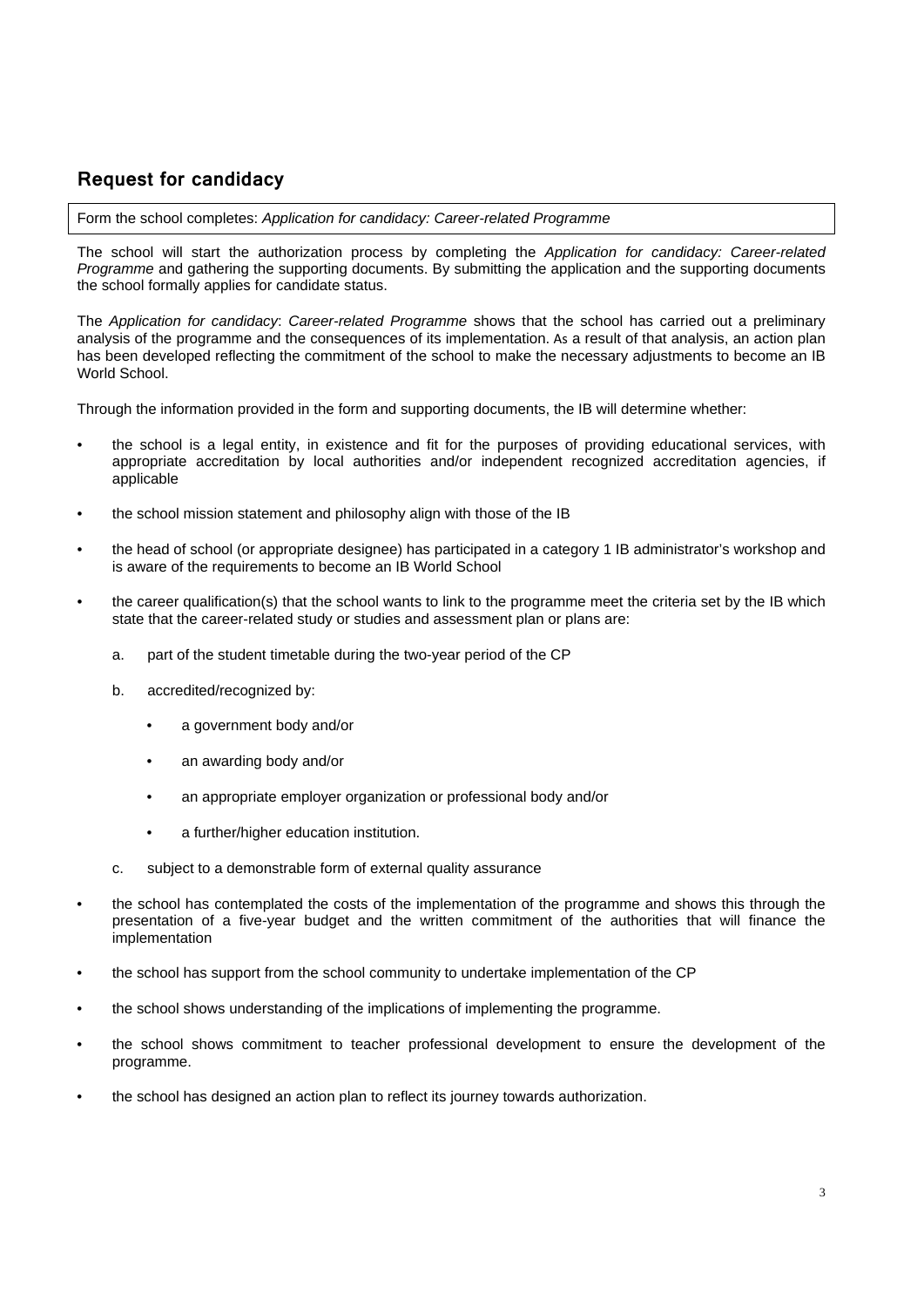If the school has shown that the above-mentioned conditions have been fulfilled, and has paid the corresponding fee, it will be recognized as a candidate school.

The IB has full discretion to refuse to recognize a school as a candidate school.

In all cases the school will receive a report that will provide information regarding the submitted form and documents and the decision that the IB has made.

#### **Candidate phase**

During this period the school will implement the actions necessary to address the IB requirements for authorization.

Special attention should be given to the implementation of the professional development plan as early as possible to ensure that teachers will be duly trained in IB-recognized professional development activities related to their subject areas or roles. The schedule needs to be carefully analysed so that the requirements for authorization are met in a timely manner. Since teachers need to formulate their course outlines to submit with the *Application for authorization: Career-related Programme*, they will be better prepared to carry out this task as a result of the workshops. The IB expects that the requirements related to professional development are completed at the time of the verification visit.

The school will have the support of the IB through advice—by the relevant IB regional office and IB approved consultant—and through a mandatory consultation visit to the school. The timing of the visit will be established in consultation with the relevant IB regional office or IB consultant. As a result of the visit, a report will be sent to the school with recommendations on the future implementation of the programme.

All teachers will be given access to the IB online curriculum centre (OCC), a website where teachers can obtain IB publications and teaching materials and can participate in online forums on programme-related topics with their colleagues from schools around the world.

#### **Request for authorization**

Form the school completes: *Application for authorization: Career-related Programme*

The *Application for authorization: Career-related Programme* and supporting documents provide evidence of the school's progress in the authorization process and of its readiness to become an IB World School. The candidate school will submit specific documents showing understanding of the programme and its implementation.

Through the *Application for authorization: Career-related Programme* and supporting documents, the school will show that it has:

- understood the IB philosophy
- understood the programme requirements
- met the major objectives of its action plan to ensure successful implementation
- concluded that it meets the requirements to become an IB World School.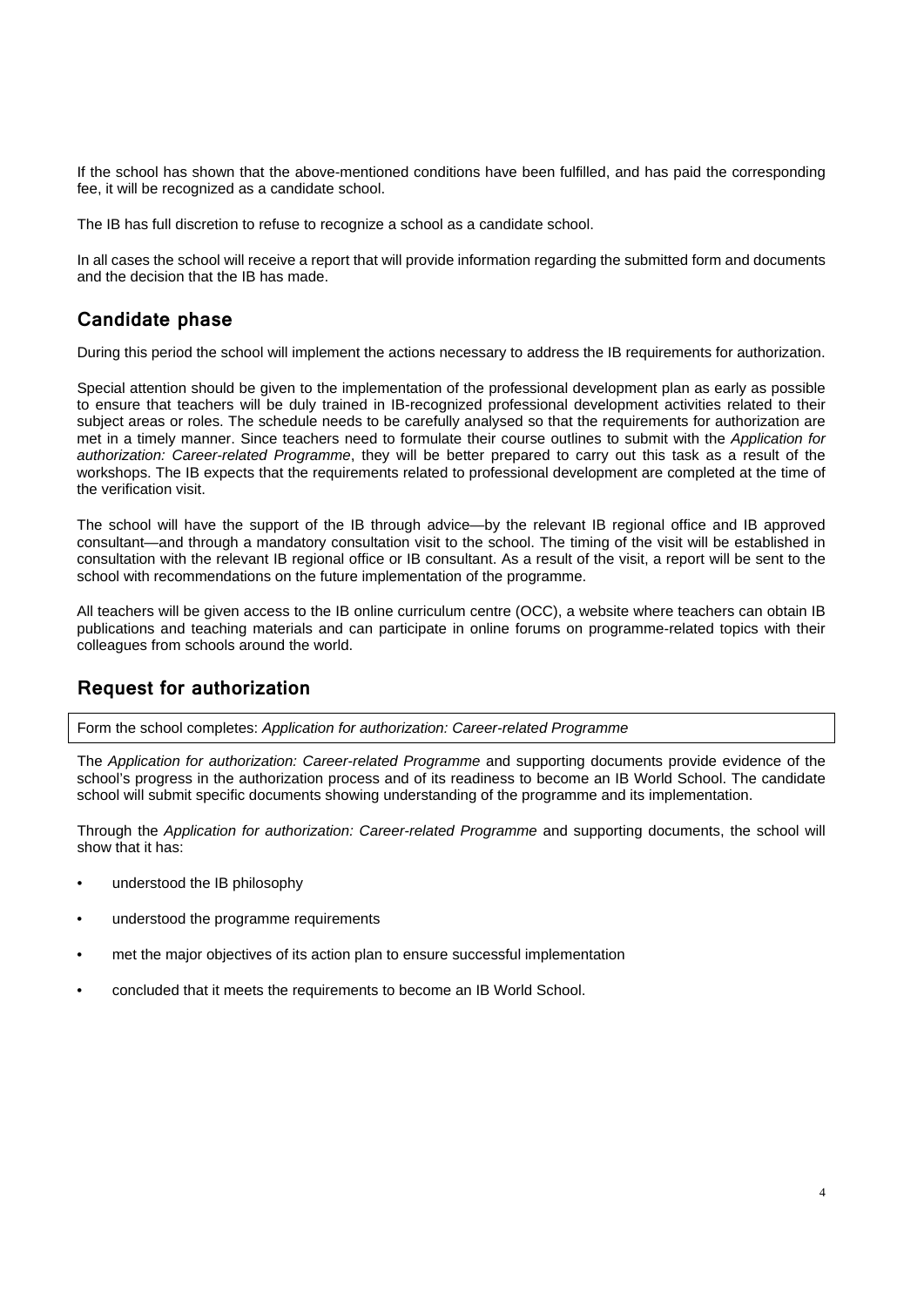### **Verification visit**

Upon acceptance of *the Application for authorization: Career-related Programme*, a visit to the school will be carried out to verify the school's claim that it has taken all the necessary actions and is prepared to become an IB World School.

The purpose of the visit is to ensure that the educational principles, standards and practices on which the programme is founded will be maintained and furthered. The visit is not aimed at appraising or assessing individual teachers or school administrators. A description of the visit can be found in the appendix to this document.

Following the visit, the relevant IB regional office will produce a report regarding the authorization process. This report will be based on the findings of the visit and the data from the application forms. It will normally include the following elements.

- Commendations. These relate to school practices that are beyond the requirements for authorization and will benefit the implementation of the programme.
- Recommendations. These provide guidance for the school on further developing the programme.
- Matters to be addressed. In certain cases there are areas within a school's practice that, if not addressed immediately, will jeopardize the integrity of the programme and the school's entitlement to be considered an IB World School.

#### **Decision on authorization**

The Director General of the IB is responsible for deciding the outcome of all applications made by candidate schools. This decision is based on the documents submitted by the relevant IB office.

Authorization to teach an IB programme may be granted or denied by the Director General.

The decision will have one of the following outcomes.

#### **Authorization**

If the Director General considers that the application by the candidate school meets IB requirements and that there are no matters to be addressed, authorization to teach the relevant IB programme will be granted under condition of accordance with the *Rules for IB World Schools: Career-related Programme*. A letter of authorization from the Director General will be sent from the IB to the school.

Commendations and recommendations are sent to the candidate school in conjunction with the letter advising the school of the authorization decision.

#### **Continuation of candidacy**

There are times when the IB considers that certain changes or improvements must be implemented by the candidate school before authorization. In such cases, the relevant IB regional office will write to the candidate school listing in detail these matters to be addressed. The letter will prescribe a deadline by which evidence must be submitted showing that these changes have been made or that an acceptable plan has been made for their accomplishment, if applicable.

The relevant IB regional office will then determine whether the candidate school may be recommended for authorization or whether additional work must be done prior to authorization. A return visit to the candidate school may also be scheduled, at the candidate school's expense. Under no circumstances will authorization occur if the identified matters to be addressed have not been resolved by the candidate school to the satisfaction of the IB.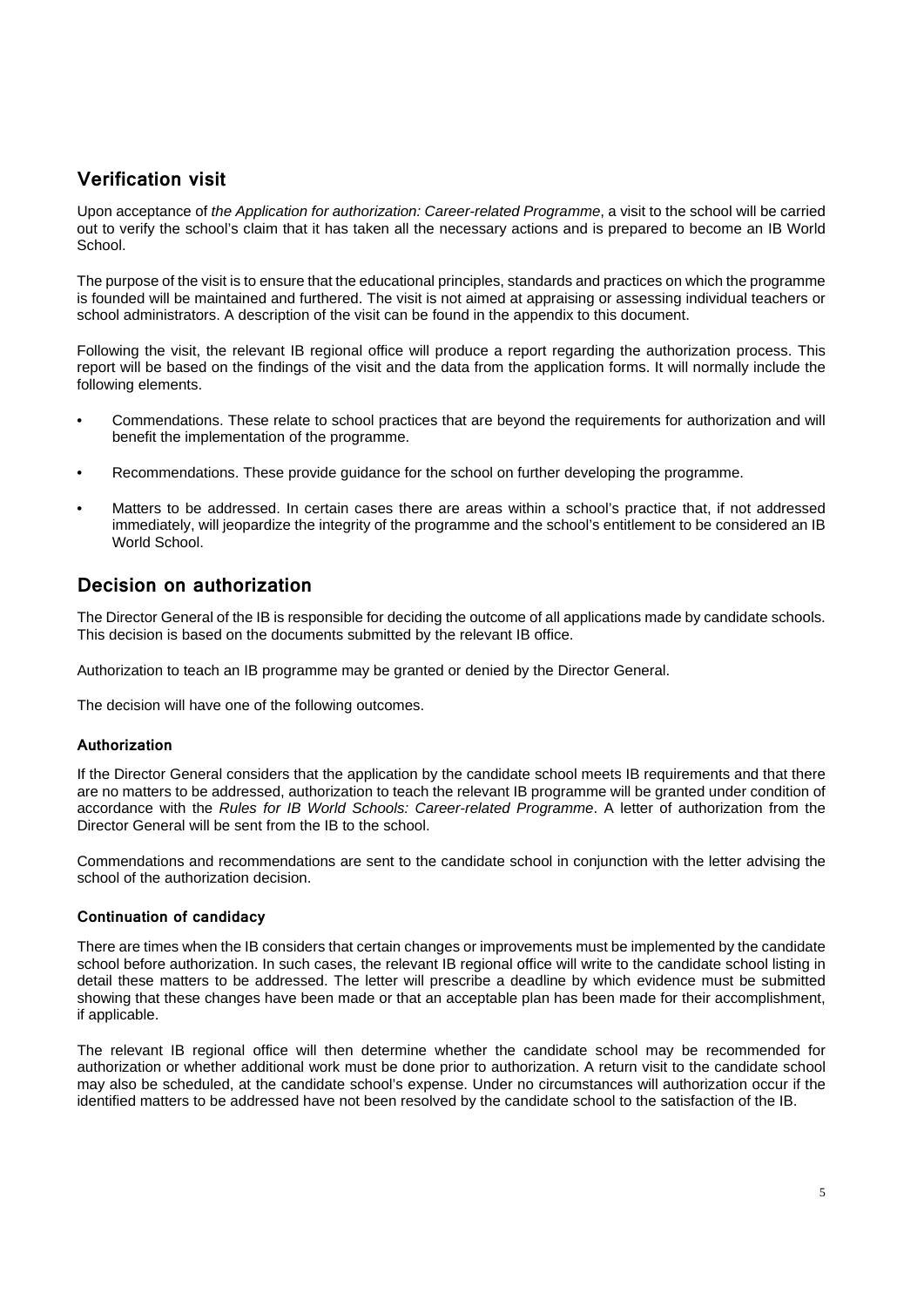#### **Refusal of authorization**

The IB has full discretion to refuse to authorize a candidate school to teach an IB programme. If authorization is refused, the Director General will give summary reasons for this decision. The decision is final; it is not subject to reconsideration or appeal.

A school may reapply for candidacy after a period of at least two years has elapsed since the date of the letter sent by the IB with the above-mentioned decision. The standard process and fees will apply.

## Quality assurance framework

In order for the IB to gather information about the quality of its processes, the Head of School and Career-related Programme coordinator will receive brief quality assurance surveys at key points in the authorization process. These surveys gather information on their perceptions of the authorization process and the various resources and supports available to them. The feedback gathered is analysed in order to inform future refinements and improvements to the process and supporting resources.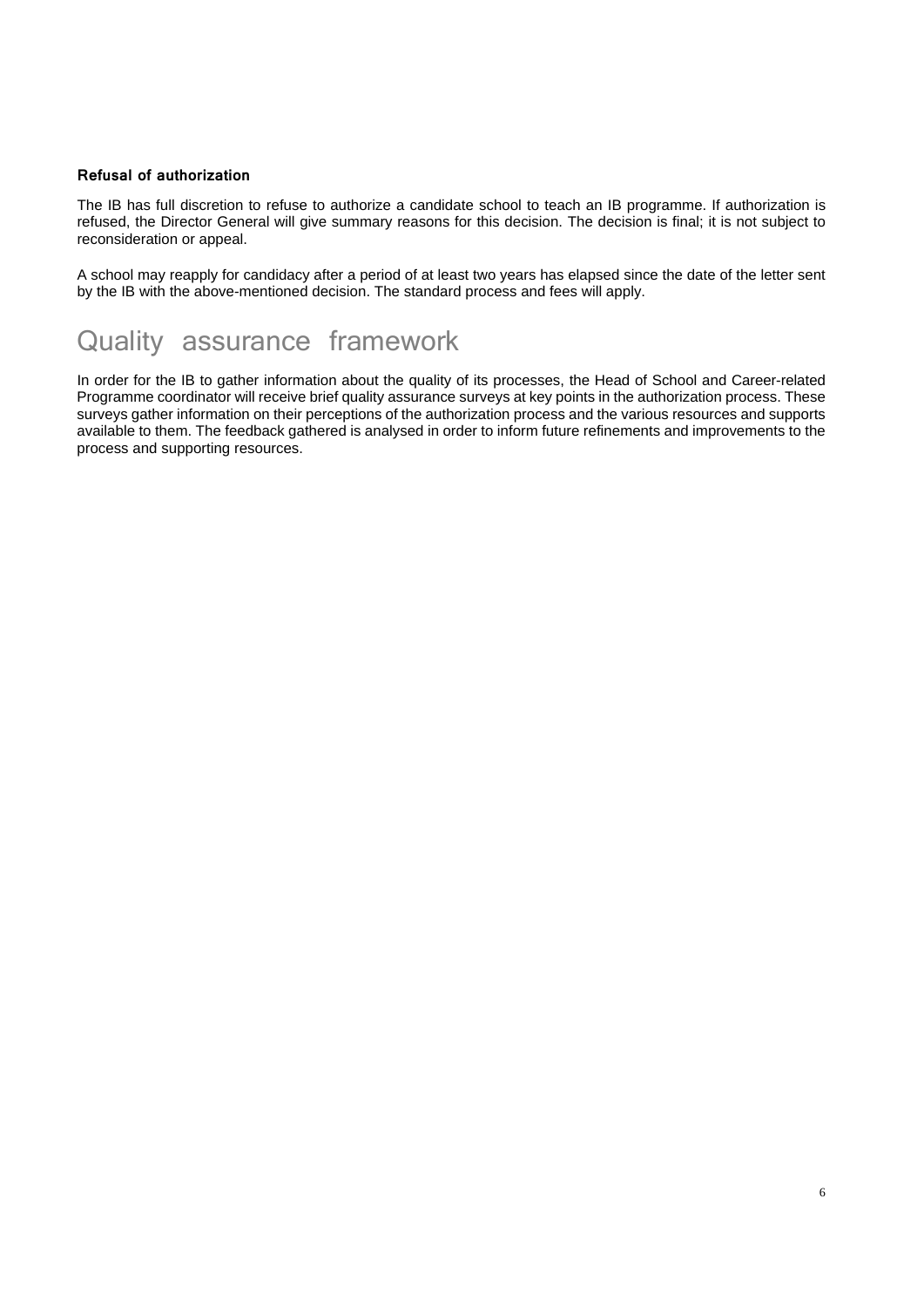# Requirements to become an IB World School offering the

## Introduction

A school wishing to become an IB World School offering the Career-related Programme should consider the requirements described below to ensure that they can comply with all of them. They are classified as follows:

- requirements related to the school entity
- requirements related to the structure of the programme
- requirements related to the implementation of the programme.

The school will be asked to show evidence of some of these requirements when submitting the *Application for candidacy: Career-related Programme*, others when submitting the *Application for authorization: Career-related Programme* and others will be verified when the school is visited. They must all be evidenced if a school wants to become an IB World School authorized to offer the Career-related Programme.

## Requirements related to the school entity

Requirements related to the school entity need to be in place for the IB to recognize it as a candidate school. They are stated in the IB document *Rules for candidate schools*.

#### **Name and status of the school**

In various forms, combinations and logos, the names "International Baccalaureate", "IB" and "IB World School" are registered as trademarks worldwide by the IB Organization. Furthermore, the right to use the term "IB World School" and the related logo is provided under licence exclusively to IB World Schools that have been granted authorization by the director general to teach one or more of the IB programmes.

Consequently, no school whose name includes the words "International Baccalaureate", "IB", or "World School" in any form or language—or that has any trademarks or pending applications containing such words—shall be accepted by the IB Organization as a candidate school.

The school must be duly registered as a legal entity—either for profit or not for profit, privately or publicly funded that is fit for the purposes of providing educational services and has the required accreditation by the local authorities and/or independent recognized accreditation agencies, if applicable.

New schools should normally have been in existence for at least three years before they can be authorized.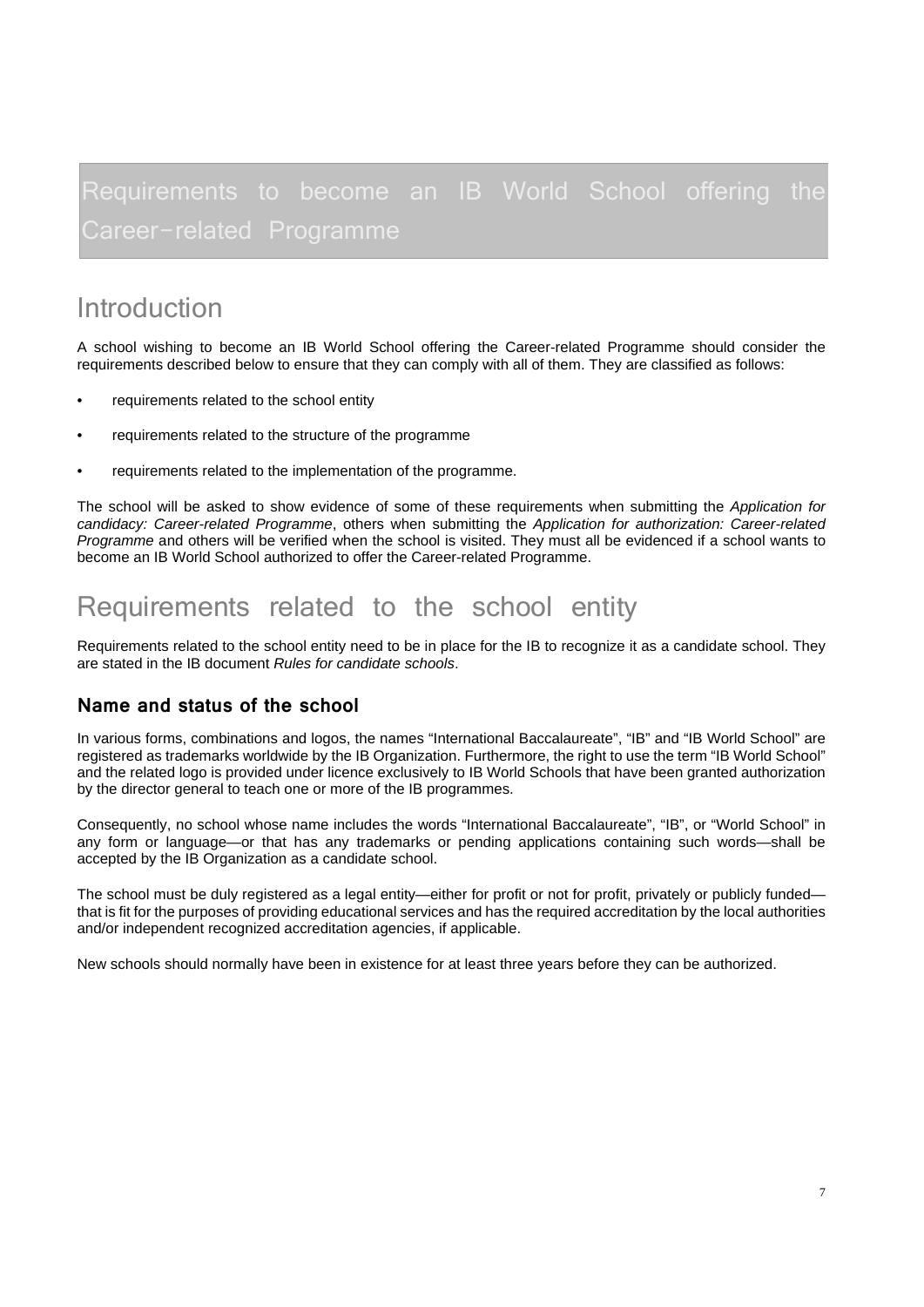#### **Multiple campus schools**

If a school is divided between two or more campuses, each campus is normally deemed a separate candidate school and must individually fulfill all of the conditions of authorization stipulated in the *Guide to school authorization: Career-related Programme*

In some cases the IB Organization recognizes that a single programme may, for logistical reasons, be taught in a school with two or more different campuses, perhaps a short distance apart. If such a multiple campus school is to be regarded as one unit for the purposes of recognition and fees, the school must provide evidence that the following criteria are all satisfied.

- a. All campuses are recognized as comprising a single school according to legal and local registrations.
- b. One person is responsible for the day-to-day educational leadership of the school across campuses and is formally recognized as such by the staff and, if applicable, also by the local authorities.
- c. The campuses are governed by the same rules and regulations, including organizational structure, and if applicable, school fee tariff.
- d. One IB programme coordinator will be responsible for the day-to-day functioning of the combined programme across the campuses.
- e. There can and will be horizontal and vertical articulation of the programme across the campuses.
- f. The staff across campuses can and will meet frequently for collaborative planning.

For the purposes of programme authorization, the IB Organization reserves the right to decide what constitutes a multiple campus school.

# Requirements related to the structure of the Careerrelated Programme

#### **General**

Schools need to consider the requirements related to the structure of the programme to ensure that its implementation is possible. This information and other details are included in IB publications such as: *Rules for IB World Schools: Career-related Programme*, *General regulations: Career-related Programme*, *Career-related Programme: From principles into practice*; *Handbook of procedures for the CP*, the *Career-related Programme overview*, the *Career-related Programme core guide* and documents related to the Diploma Programme.

#### **Continuum of IB programmes**

The four programmes developed by the IB are free-standing; schools may opt to offer one, or any combination of the programmes.

#### **Appointment of a Career-related Programme coordinator**

Schools must have a Career-related Programme coordinator, whose leadership role needs to be formally recognized in the school. This will be the person to whom the IB will send relevant information and communications related to the programme. The programme coordinator must show proficiency in one of the IB working languages (English, French or Spanish).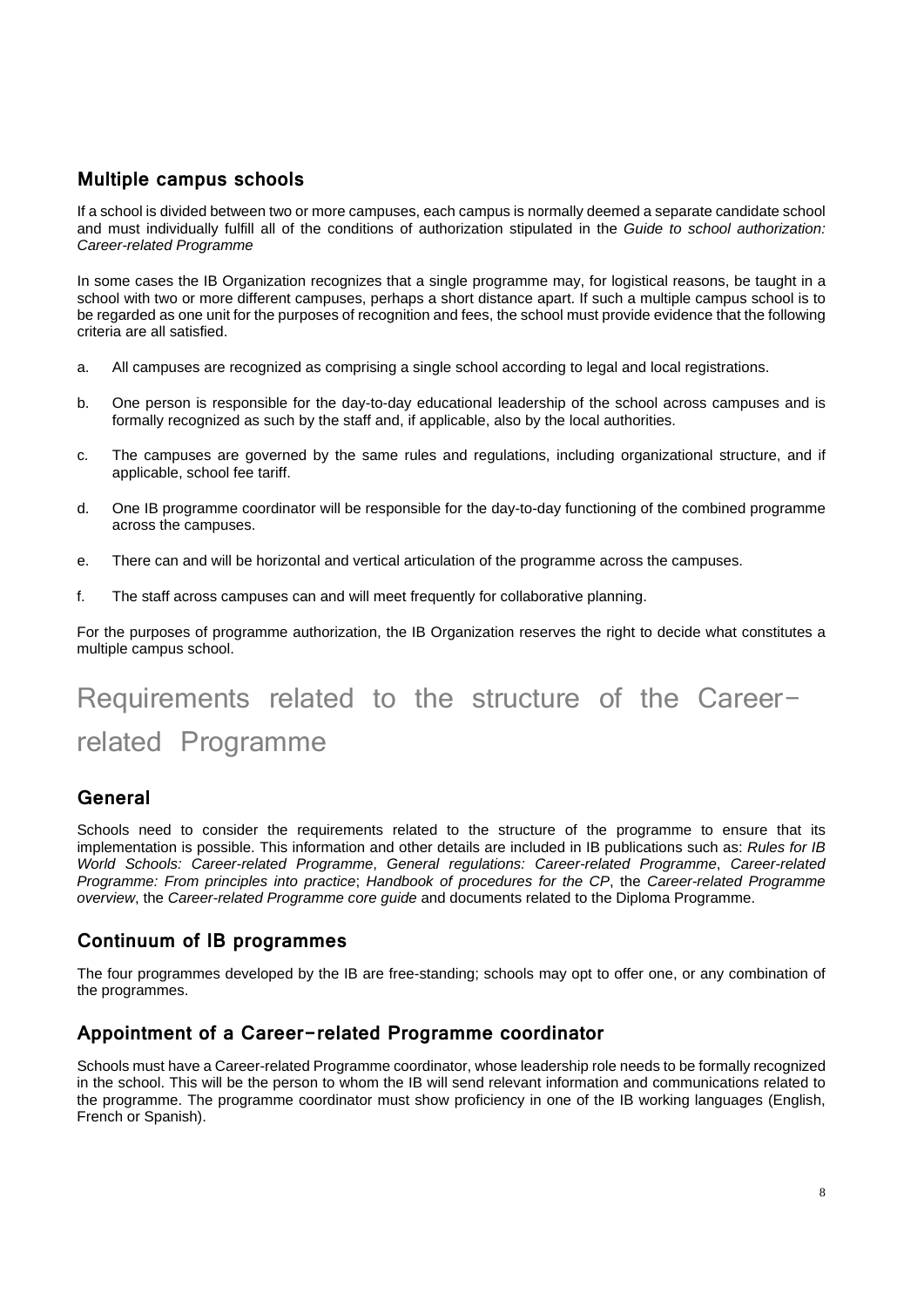### **Subject choice, core elements, and language(s) of instruction**

Information about choice of Diploma Programme courses, combination of courses, the Career-related Programme core elements and requirements, and language(s) of instruction is included in the current *Career-related Programme: From principles into practice.*

## **Career qualification(s)**

The Career-related Programme must be linked to a career-related study or studies. The career related study must meet the following criteria:

- a. The career-related study is part of the student timetable during the two-year period of the CP.
- b. The career-related study and assessment plan is accredited/recognized by one or more of the following:
	- a government body
	- an awarding body
	- an appropriate employer organization or professional body
	- a further/higher education institution.
- c. The career-related study is subject to a demonstrable form of external quality assurance.

#### **Mandatory professional development**

A school wishing to implement the Career-related Programme needs to make a commitment to ongoing teacher professional development.

Specifically, schools must meet the following requirements to be authorized as an IB World School offering the Career-related Programme.

- The head of school (or appropriate designee) must attend the CP administrators category 1 workshops (before the Application for candidacy is submitted).
- All Diploma Programme subject teachers must attend IB category 1 workshops in their subjects.
- The CP coordinator must attend the CP coordinator category 1 workshop.
- Teachers and staff who will be involved in CP implementation must take part in "Launching the CP", a face-toface workshop.
- The reflective project coordinator must attend the CP reflective project category 1 workshop.
- The Personal and Professional Skills teacher must attend the CP personal and professional skills category 1 workshop.

It is expected that the mandatory professional development has taken place before the verification visit, except where otherwise indicated above.

The school's commitment to IB professional development would allow as many teachers and staff as possible to participate in IB activities. Once authorized, IB World Schools are subject to professional development requirements at evaluation as well.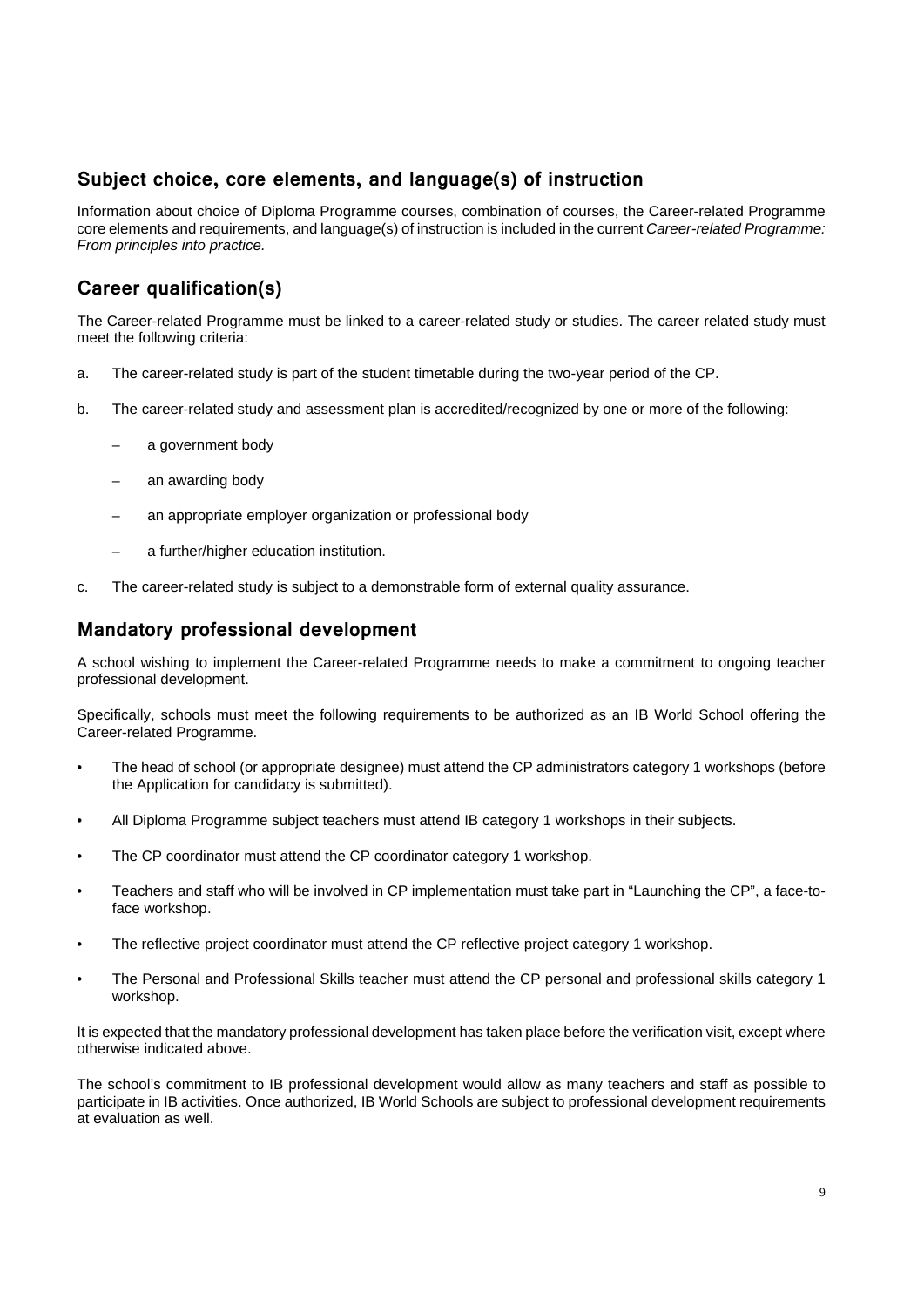# Requirements related to the implementation of the programme

Requirements related to the implementation of the programme are laid down in the *Programme standards and practices* (2014). Although the actual standards and practices are common to all IB programmes, some practices have been described in relation to the Career-related Programme in more detail to allow for a better understanding from the perspective of the programme.

The IB is aware that for each school the implementation of an IB programme is a journey and that the school will meet these standards and practices to varying degrees along the way. However, at the time of authorization certain expectations must be met, as identified in the two right-hand columns of the following tables.

- The IB has identified some practices and programme requirements that must be "in place" at the time of authorization. Even though the Career-related Programme cannot be implemented before the school is authorized by the IB to do so, there are practices and programme requirements that need to be in place because they are the basis of preparation for the future implementation of the programme—IB professional development of teachers, course outlines, student schedule, and so on. The absence of these practices and requirements in a school may endanger the integrity of the programme.
- The IB has identified some practices and requirements for which the school must show that planning is "in progress" at the time of authorization.

Other practices, which are not identified in any column, will be in a very early planning stage at the time of authorization. It is expected that the school makes a commitment towards meeting all the standards, practices and programme requirements at the time of evaluation of the programme and will show evolution over time, which will be evidenced at every cycle of the programme evaluation.

#### **Section A: Philosophy**

#### **Standard A**

**The school's educational beliefs and values reflect IB philosophy.**

| <b>Practice</b>  |         |                                                                                                                                                                                                               |          | A school must show the<br>following to be become an<br><b>IB World School offering</b><br>the Career-related<br><b>Programme</b> |
|------------------|---------|---------------------------------------------------------------------------------------------------------------------------------------------------------------------------------------------------------------|----------|----------------------------------------------------------------------------------------------------------------------------------|
|                  |         |                                                                                                                                                                                                               | In place | <b>Planning is in</b><br>progress                                                                                                |
| 1.               | the IB. | The school's published statements of mission and philosophy align with those of                                                                                                                               | ✓        |                                                                                                                                  |
| $\overline{2}$ . |         | The governing body, administrative and pedagogical leadership and staff<br>demonstrate understanding of IB philosophy.                                                                                        | ✓        |                                                                                                                                  |
| З.               |         | The school community demonstrates an understanding of, and commitment to,<br>the programme.                                                                                                                   |          |                                                                                                                                  |
|                  | la.     | The school demonstrates commitment to learner-centred education and an<br>inquiry-based approach to teaching and learning, which promotes student<br>inquiry and the development of critical-thinking skills. |          |                                                                                                                                  |
|                  | b.      | The school demonstrates commitment to the process of experiential<br>learning in the provision of the CP core.                                                                                                | ✓        |                                                                                                                                  |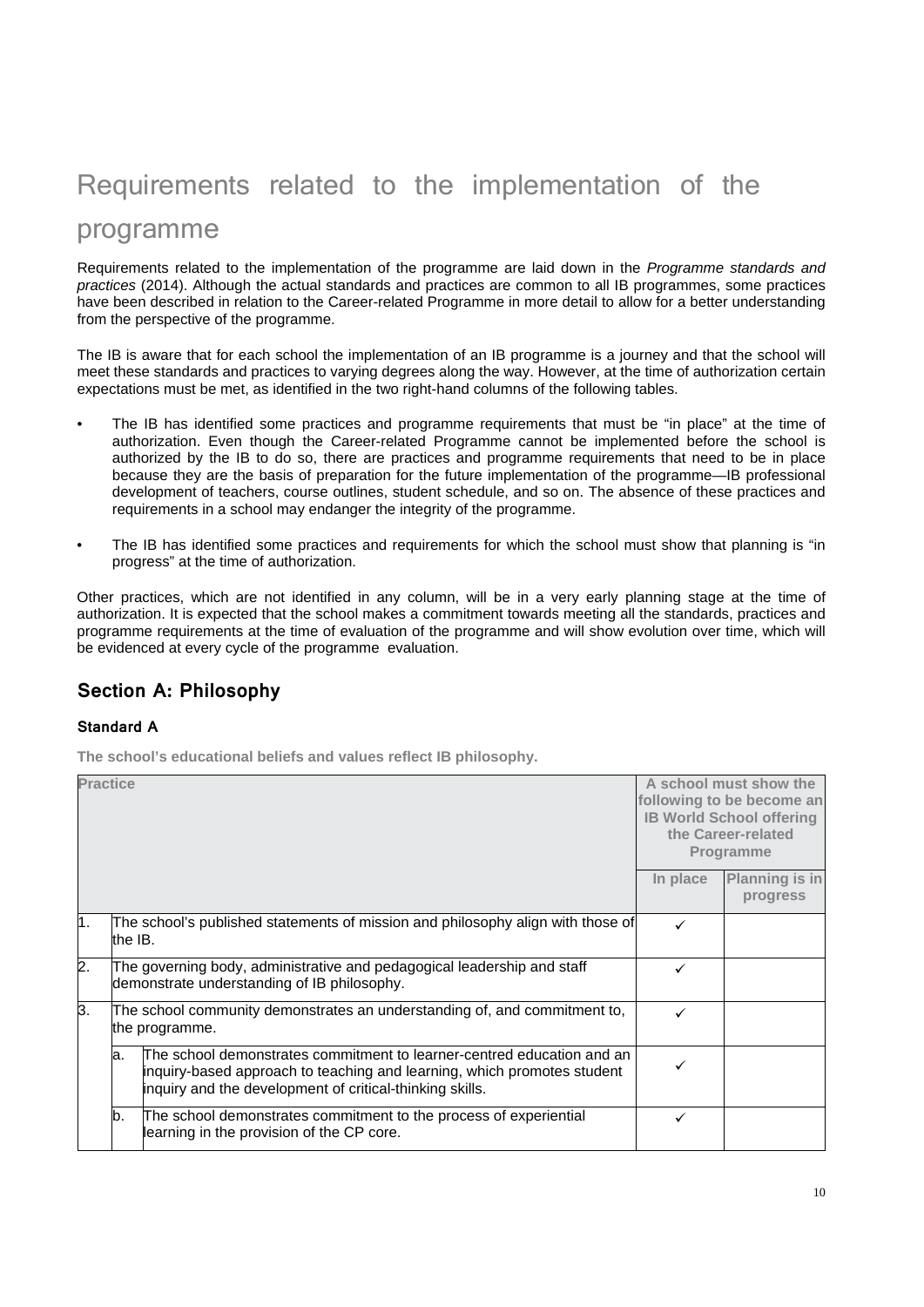| <b>Practice</b> |     |                                                                                                                                         |          | A school must show the<br>following to be become an<br><b>IB World School offering</b><br>the Career-related<br>Programme |
|-----------------|-----|-----------------------------------------------------------------------------------------------------------------------------------------|----------|---------------------------------------------------------------------------------------------------------------------------|
|                 |     |                                                                                                                                         | In place | Planning is in<br>progress                                                                                                |
|                 | c.  | The school acknowledges the important role that both holistic education<br>and international-mindedness play in curriculum development. | ✓        |                                                                                                                           |
| 4.              |     | The school develops and promotes international-mindedness and all attributes<br>of the IB learner profile across the school community.  |          | ✓                                                                                                                         |
| 5.              |     | The school promotes responsible action within and beyond the school<br>community.                                                       |          |                                                                                                                           |
| 6.              |     | The school promotes open communication based on understanding and<br>respect.                                                           | ✓        |                                                                                                                           |
| 7.              |     | The school places importance on language learning, including mother tongue,<br>host country and other languages.                        |          |                                                                                                                           |
| 8.              |     | The school participates in the IB world community.                                                                                      |          |                                                                                                                           |
| 9.              |     | The school supports access for students to IB programme(s) and its philosophy.                                                          | ✓        |                                                                                                                           |
|                 | la. | The school promotes access to the CP for students who can benefit from<br>the educational experience it provides.                       | ✓        |                                                                                                                           |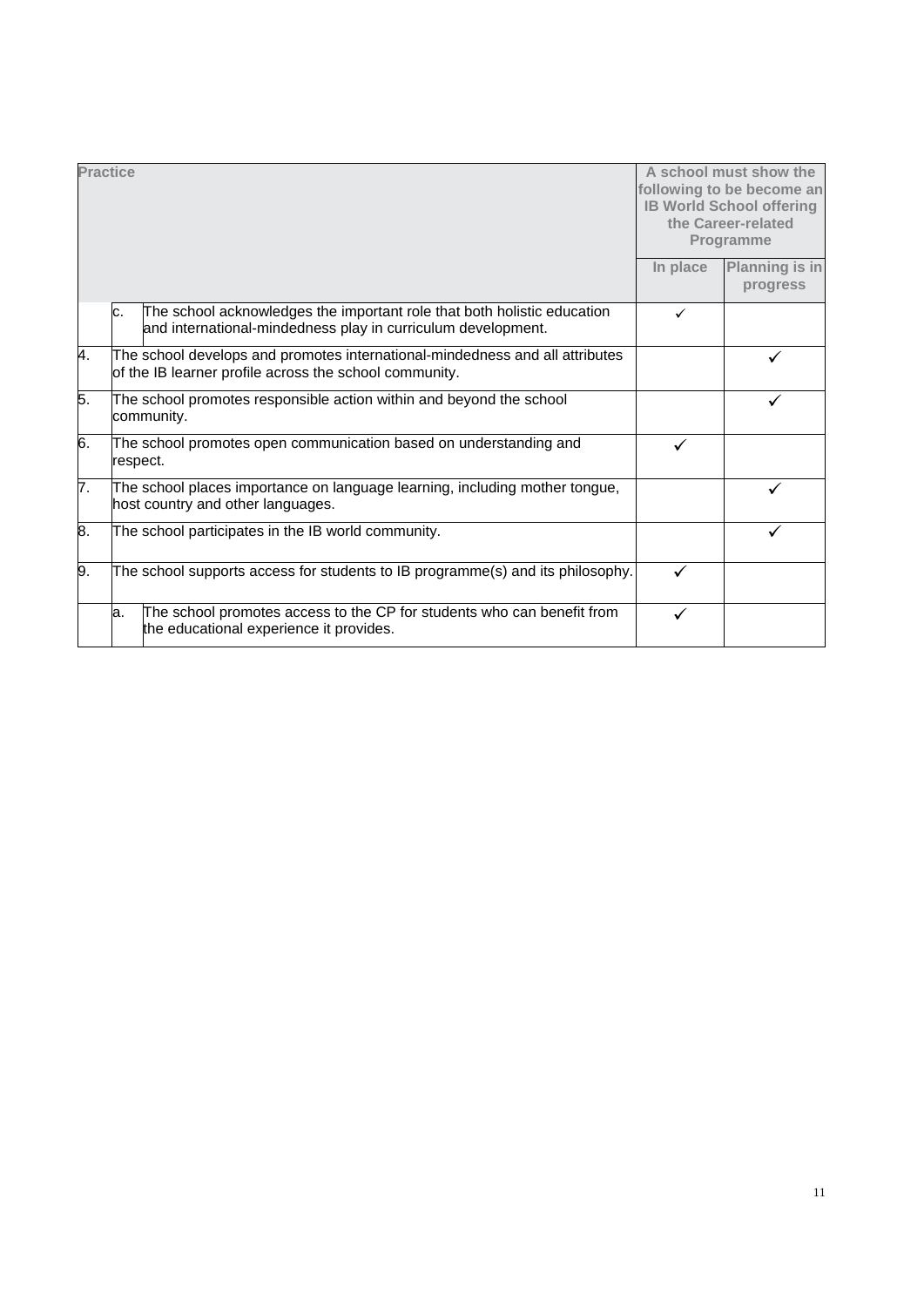## **Section B: Organization**

#### **Standard B1: Leadership and structure**

**The school's leadership and administrative structures ensure the implementation of the IB programme(s).**

|       | <b>Practice</b> |                                                                                                                                                                         |              | A school must show the<br>following to be become an<br><b>IB World School offering</b><br>the Career-related<br>Programme |
|-------|-----------------|-------------------------------------------------------------------------------------------------------------------------------------------------------------------------|--------------|---------------------------------------------------------------------------------------------------------------------------|
|       |                 |                                                                                                                                                                         | In place     | Planning is in<br>progress                                                                                                |
| 1.    |                 | The school has developed systems to keep the governing body informed about the<br>ongoing implementation and development of the programme(s).                           |              |                                                                                                                           |
| 2.    |                 | The school has developed a governance and leadership structure that supports the<br>implementation of the programme(s).                                                 | $\checkmark$ |                                                                                                                           |
| $3 -$ |                 | The head of school/school principal and programme coordinator demonstrate<br>pedagogical leadership aligned with the philosophy of the programme(s).                    | ✓            |                                                                                                                           |
| 4.    |                 | The school has appointed a programme coordinator with a job description, release<br>time, support and resources to carry out the responsibilities of the position.      | ✓            |                                                                                                                           |
| 5.    |                 | The school develops and implements policies and procedures that support the<br>programme(s).                                                                            |              | ✓                                                                                                                         |
|       | a.              | The school has an admission policy that clarifies conditions for admission to<br>the school and the CP.                                                                 | ✓            |                                                                                                                           |
|       | b.              | The school develops and implements a language policy that is consistent with<br>IB expectations.                                                                        |              | ✓                                                                                                                         |
|       | с.              | The school develops and implements an inclusion/special educational needs<br>policy that is consistent with IB expectations and with the school's admissions<br>policy. |              | ✓                                                                                                                         |
|       | d.              | The school develops and implements an assessment policy that is consistent<br>with IB expectations.                                                                     |              |                                                                                                                           |
|       | е.              | The school has developed and implements an academic honesty policy that is<br>consistent with IB expectations.                                                          | ✓            |                                                                                                                           |
|       | f.              | The school complies with the IB regulations and procedures related to the<br>conduct of all forms of assessment for the DP courses                                      |              | ✓                                                                                                                         |
| 6.    |                 | The school has systems in place for the continuity and ongoing development of<br>the programme(s).                                                                      |              |                                                                                                                           |
| 7.    |                 | The school carries out programme evaluation involving all stakeholders.                                                                                                 |              |                                                                                                                           |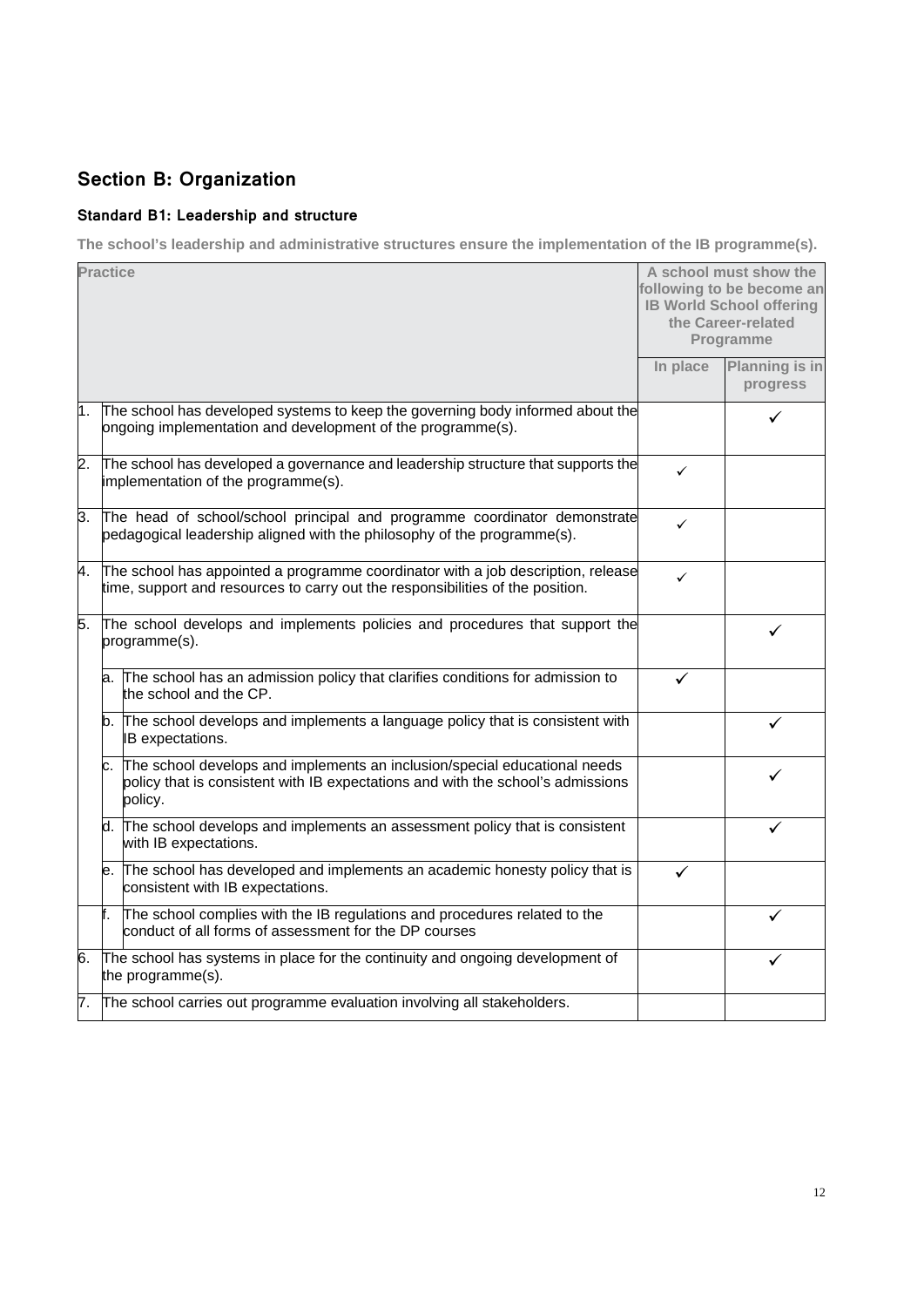#### **Standard B2: Resources and support**

**The school's resources and support structures ensure the implementation of the programme(s).**

| <b>Practice</b>  |    |                                                                                                                                                                     |              | A school must show the<br>following to be become an<br><b>IB World School offering</b><br>the Career-related<br>Programme |
|------------------|----|---------------------------------------------------------------------------------------------------------------------------------------------------------------------|--------------|---------------------------------------------------------------------------------------------------------------------------|
|                  |    |                                                                                                                                                                     | In place     | Planning is in<br>progress                                                                                                |
| 1.               |    | The governing body allocates funding for the implementation and ongoing<br>development of the programme(s).                                                         | $\checkmark$ |                                                                                                                           |
|                  | a. | The allocation of funds includes adequate resources and supervision for<br>the service learning programme and the appointment of a service learning<br>coordinator. | ✓            |                                                                                                                           |
|                  | b. | The allocation of funds includes adequate resources for the personal and<br>professional skills course over two years.                                              | $\checkmark$ |                                                                                                                           |
| $\overline{2}$ . |    | The school provides qualified staff to implement the programme(s).                                                                                                  | ✓            |                                                                                                                           |
| З.               |    | The school ensures that teachers and administrators receive IB-recognized<br>professional development.                                                              | ✓            |                                                                                                                           |
|                  | a. | The school complies with the IB professional development requirement for<br>the CP at authorization and at evaluation.                                              | $\checkmark$ |                                                                                                                           |
| 4.               |    | The school provides dedicated time for teachers' collaborative planning and<br>reflection.                                                                          | $\checkmark$ |                                                                                                                           |
| 5.               |    | The physical and virtual learning environments, facilities, resources and<br>specialized equipment support the implementation of the programmes.                    | ✓            |                                                                                                                           |
|                  | a. | The laboratories and studios needed for DP sciences and DP the arts<br>courses, if offered, provide safe and effective learning environments.                       | $\checkmark$ |                                                                                                                           |
|                  | b. | There are appropriate information technology facilities to support the<br>implementation of the programme.                                                          | ✓            |                                                                                                                           |
|                  | c. | The school provides a secure location for the storage of examination<br>papers and examination stationery with controlled access restricted to<br>senior staff.     | ✓            |                                                                                                                           |
| 6.               |    | The library/multi-media/resources play a central role in the implementation of<br>the programme(s).                                                                 | $\checkmark$ |                                                                                                                           |
|                  | a. | The library/media centre has enough appropriate materials to support the<br>implementation of the CP.                                                               | ✓            |                                                                                                                           |
| 7.               |    | The school ensures access to information on global issues and diverse<br>perspectives.                                                                              |              | ✓                                                                                                                         |
| 8.               |    | The school provides support for its students with learning and/or special<br>educational needs and support for their teachers.                                      |              | ✓                                                                                                                         |
| 9.               |    | The school has systems in place to guide and counsel students through the<br>programme(s).                                                                          |              | ✓                                                                                                                         |
|                  | a. | The school provides guidance to students on post-secondary educational<br>options.                                                                                  |              | ✓                                                                                                                         |
| 10.              |    | The student schedule or timetable allows for the requirements of the<br>programme(s) to be met.                                                                     | ✓            |                                                                                                                           |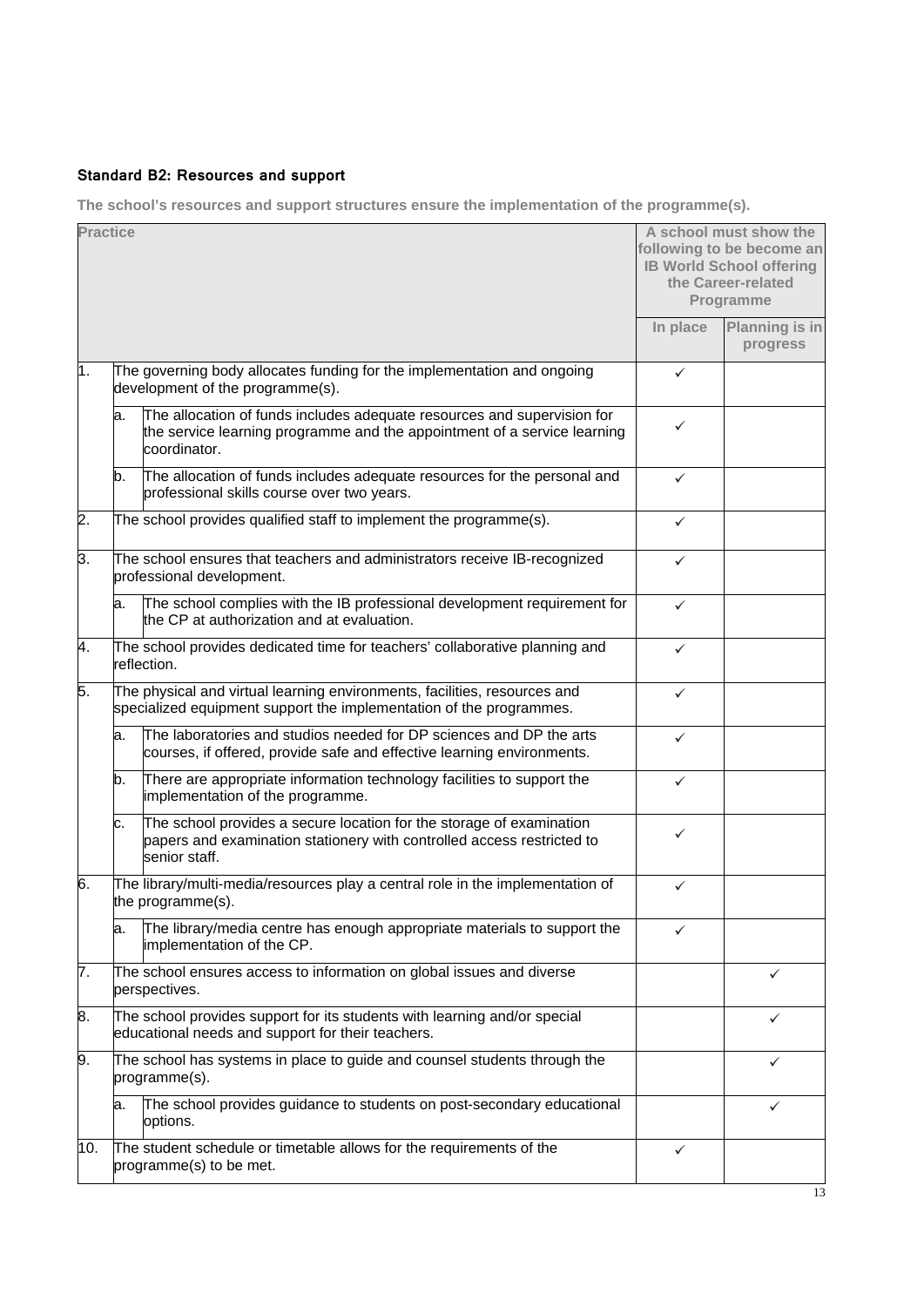| <b>Practice</b> |    |                                                                                                                                                                                                                                                                                |              | A school must show the<br>following to be become an<br><b>IB World School offering</b><br>the Career-related<br><b>Programme</b> |
|-----------------|----|--------------------------------------------------------------------------------------------------------------------------------------------------------------------------------------------------------------------------------------------------------------------------------|--------------|----------------------------------------------------------------------------------------------------------------------------------|
|                 |    |                                                                                                                                                                                                                                                                                | In place     | Planning is in<br>progress                                                                                                       |
|                 | a. | The schedule provides for the recommended hours for each standard level<br>and higher level DP course.                                                                                                                                                                         | ✓            |                                                                                                                                  |
|                 | b. | The schedule provides for each component of the CP core.                                                                                                                                                                                                                       | $\checkmark$ |                                                                                                                                  |
|                 | c. | The schedule respects concurrency of learning in the CP.                                                                                                                                                                                                                       | ✓            |                                                                                                                                  |
| 11.             |    | The school utilizes the resources and expertise of the community to enhance<br>learning within the programme(s).                                                                                                                                                               |              |                                                                                                                                  |
| 12.             |    | The school allocates resources to implement the PYP exhibition, the MYP<br>personal project (or community project for programmes that end in MYP year 3<br>or 4), DP extended essay, and the CP reflective project for all students,<br>dependent on the programme(s) offered. |              |                                                                                                                                  |

## **Section C: Curriculum**

#### **Standard C1: Collaborative planning**

**Collaborative planning and reflection supports the implementation of the IB Programme(s).**

| <b>Practice</b> |     |                                                                                                                                                                                          |          | A school must show the<br>following to be become an<br><b>IB World School offering</b><br>the Career-related<br>Programme |
|-----------------|-----|------------------------------------------------------------------------------------------------------------------------------------------------------------------------------------------|----------|---------------------------------------------------------------------------------------------------------------------------|
|                 |     |                                                                                                                                                                                          | In place | Planning is in<br>progress                                                                                                |
| 1.              |     | Collaborative planning and reflection addresses the requirements of the<br>programme(s).                                                                                                 | ✓        |                                                                                                                           |
|                 | la. | The CP curriculum is the product of sustained collaborative work involving<br>all the appropriate staff.                                                                                 | ✓        |                                                                                                                           |
|                 | b.  | Collaborative planning and reflection explores connections and relations<br>between subjects and reinforces knowledge, understanding, and skills<br>shared by the different disciplines. |          | ✓                                                                                                                         |
|                 | c.  | The schools' IB teaching staff work closely with the career-related studies<br>staff to ensure balance and articulation of the students' full educational<br>experience.                 | ✓        |                                                                                                                           |
| 2.              |     | Collaborative planning and reflection takes place regularly and systematically.                                                                                                          | ✓        |                                                                                                                           |
| 3.              |     | Collaborative planning and reflection addresses vertical and horizontal<br>articulation.                                                                                                 |          | $\checkmark$                                                                                                              |
| 4.              |     | Collaborative planning and reflection ensures that all teachers have an<br>overview of students' learning experiences.                                                                   |          | ✓                                                                                                                         |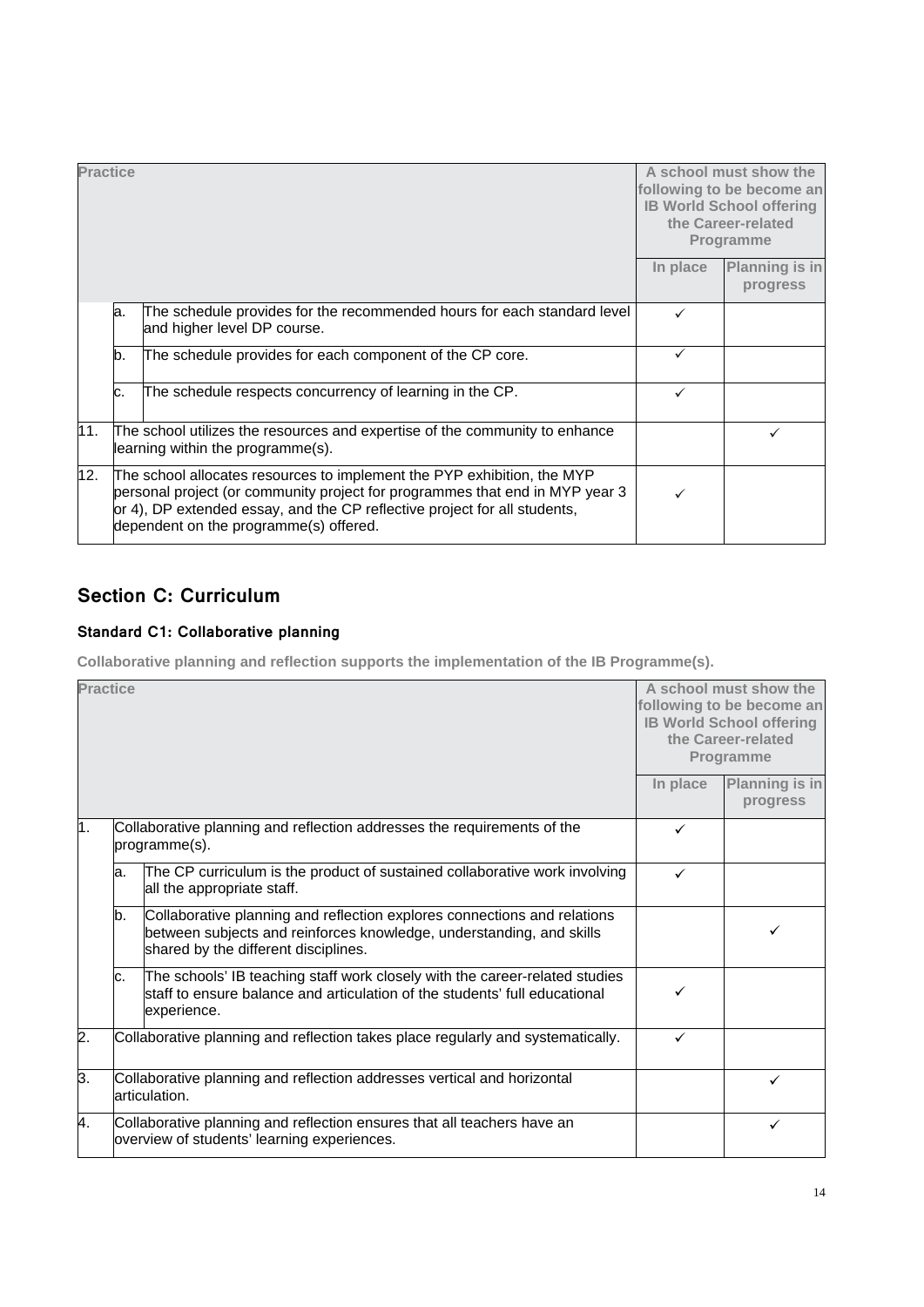| <b>Practice</b> |                                                                                                                             |          | A school must show the<br>following to be become an<br><b>IB World School offering</b><br>the Career-related<br>Programme |  |
|-----------------|-----------------------------------------------------------------------------------------------------------------------------|----------|---------------------------------------------------------------------------------------------------------------------------|--|
|                 |                                                                                                                             | In place | Planning is in<br>progress                                                                                                |  |
| 5.              | Collaborative planning and reflection is based on agreed expectations for<br>student learning.                              |          |                                                                                                                           |  |
| 6.              | Collaborative planning and reflection incorporates differentiation for students'<br>learning needs and styles.              |          | ✓                                                                                                                         |  |
| 7.              | Collaborative planning and reflection is informed by assessment of student work<br>and learning.                            |          | ✓                                                                                                                         |  |
| 8.              | Collaborative planning and reflection recognizes that all teachers are<br>responsible for language development of students. |          | ✓                                                                                                                         |  |
| 9.              | Collaborative planning and reflection addresses the IB learner profile attributes.                                          | ✓        |                                                                                                                           |  |
|                 | Note: "Collaborative planning and reflection" is used as a single concept as the two processes are interdependent.          |          |                                                                                                                           |  |

#### **Standard C2: Written curriculum**

**The school's written curriculum reflects IB philosophy.**

|     | <b>Practice</b>                                                                                                                |  |              | A school must show the<br>following to be become an<br><b>IB World School offering</b><br>the Career-related<br>Programme |
|-----|--------------------------------------------------------------------------------------------------------------------------------|--|--------------|---------------------------------------------------------------------------------------------------------------------------|
|     |                                                                                                                                |  | In place     | <b>Planning is in</b><br>progress                                                                                         |
| 1.  | The written curriculum is comprehensive and aligns with the requirements of the<br>programme(s).                               |  | $\checkmark$ |                                                                                                                           |
| la. | The curriculum fulfills the aims and objectives of each DP subject and the<br>components of the Career-related Programme core. |  | $\checkmark$ |                                                                                                                           |
| b.  | The curriculum facilitates concurrency of learning.                                                                            |  | $\checkmark$ |                                                                                                                           |
| lc. | The school develops its own courses of study for each DP subject on offer.                                                     |  | $\checkmark$ |                                                                                                                           |
| d.  | The school develops its own course of study for personal and professional<br>skills.                                           |  | ✓            |                                                                                                                           |
| е.  | The school develops its own implementation plan for the service learning<br>programme.                                         |  | $\checkmark$ |                                                                                                                           |
| f.  | The school develops its own implementation plan to support language<br>development.                                            |  | ✓            |                                                                                                                           |
| g.  | The school develops its own action plan to support the reflective project.                                                     |  | ✓            |                                                                                                                           |
| h.  | All school-chosen career-related studies meet the IB criteria for career-<br>related studies.                                  |  | $\checkmark$ |                                                                                                                           |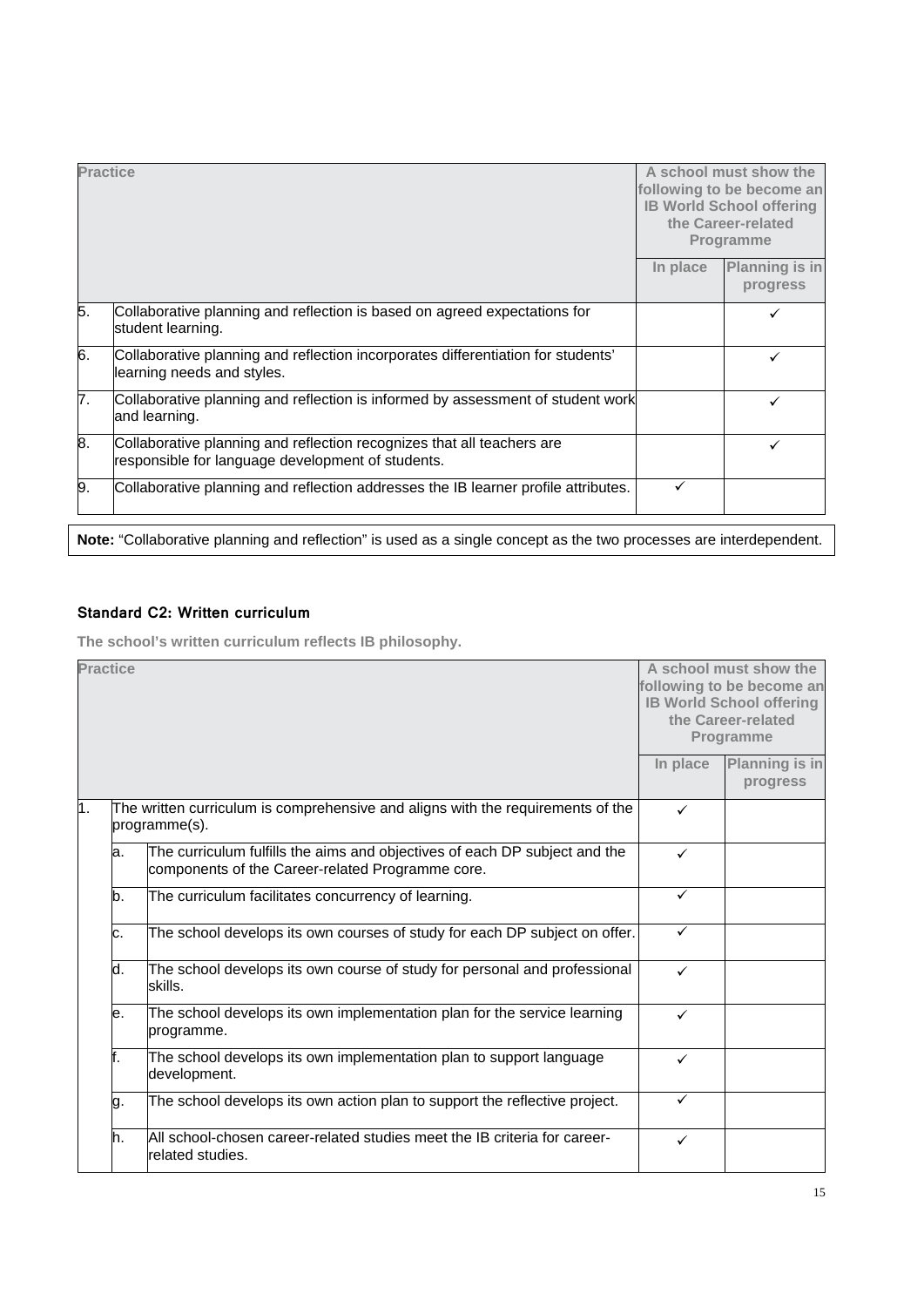| <b>Practice</b>  |                                                                                                                                             |              | A school must show the<br>following to be become an<br><b>IB World School offering</b><br>the Career-related<br>Programme |
|------------------|---------------------------------------------------------------------------------------------------------------------------------------------|--------------|---------------------------------------------------------------------------------------------------------------------------|
|                  |                                                                                                                                             | In place     | <b>Planning is in</b><br>progress                                                                                         |
| $\overline{2}$ . | The written curriculum is available to the school community.                                                                                |              | $\checkmark$                                                                                                              |
| 3.               | The written curriculum builds on students' previous learning experiences.                                                                   |              | $\checkmark$                                                                                                              |
| 4.               | The written curriculum identifies the knowledge, concepts, skills and attitudes to<br>be developed over time.                               | $\checkmark$ |                                                                                                                           |
| 5.               | The written curriculum allows for meaningful student action in response to<br>students' own needs and the needs of others.                  |              | ✓                                                                                                                         |
| 6.               | The written curriculum incorporates relevant experiences for students.                                                                      |              | ✓                                                                                                                         |
| 7.               | The written curriculum promotes students' awareness of individual, local,<br>national and world issues.                                     | $\checkmark$ |                                                                                                                           |
| 8.               | The written curriculum provides opportunities for reflection on human<br>commonality, diversity and multiple perspectives.                  | $\checkmark$ |                                                                                                                           |
| 9.               | The written curriculum is informed by current IB publications and is reviewed<br>regularly to incorporate developments in the programme(s). | ✓            |                                                                                                                           |
| 10.              | The written curriculum integrates the policies developed by the school to support<br>the programme(s).                                      |              | ✓                                                                                                                         |
| 11.              | The written curriculum fosters development of the IB learner profile attributes.                                                            | ✓            |                                                                                                                           |

### **Standard C3: Teaching and learning**

**Teaching and learning reflects IB philosophy.**

| <b>Practice</b> |     |                                                                                                  |          | A school must show the<br>following to be become an<br><b>IB World School offering</b><br>the Career-related<br>Programme |
|-----------------|-----|--------------------------------------------------------------------------------------------------|----------|---------------------------------------------------------------------------------------------------------------------------|
|                 |     |                                                                                                  | In place | <b>Planning is in</b><br>progress                                                                                         |
| l1.             |     | Teaching and learning aligns with the requirements of the programme.                             |          |                                                                                                                           |
|                 | la. | Teaching and learning at the school addresses all the aims and objectives<br>of each DP subject. |          |                                                                                                                           |
|                 | b.  | Teaching and learning addresses the aims and objectives of the CP core.                          |          |                                                                                                                           |
| 2.              |     | Teaching and learning engages students as inquirers and thinkers.                                |          |                                                                                                                           |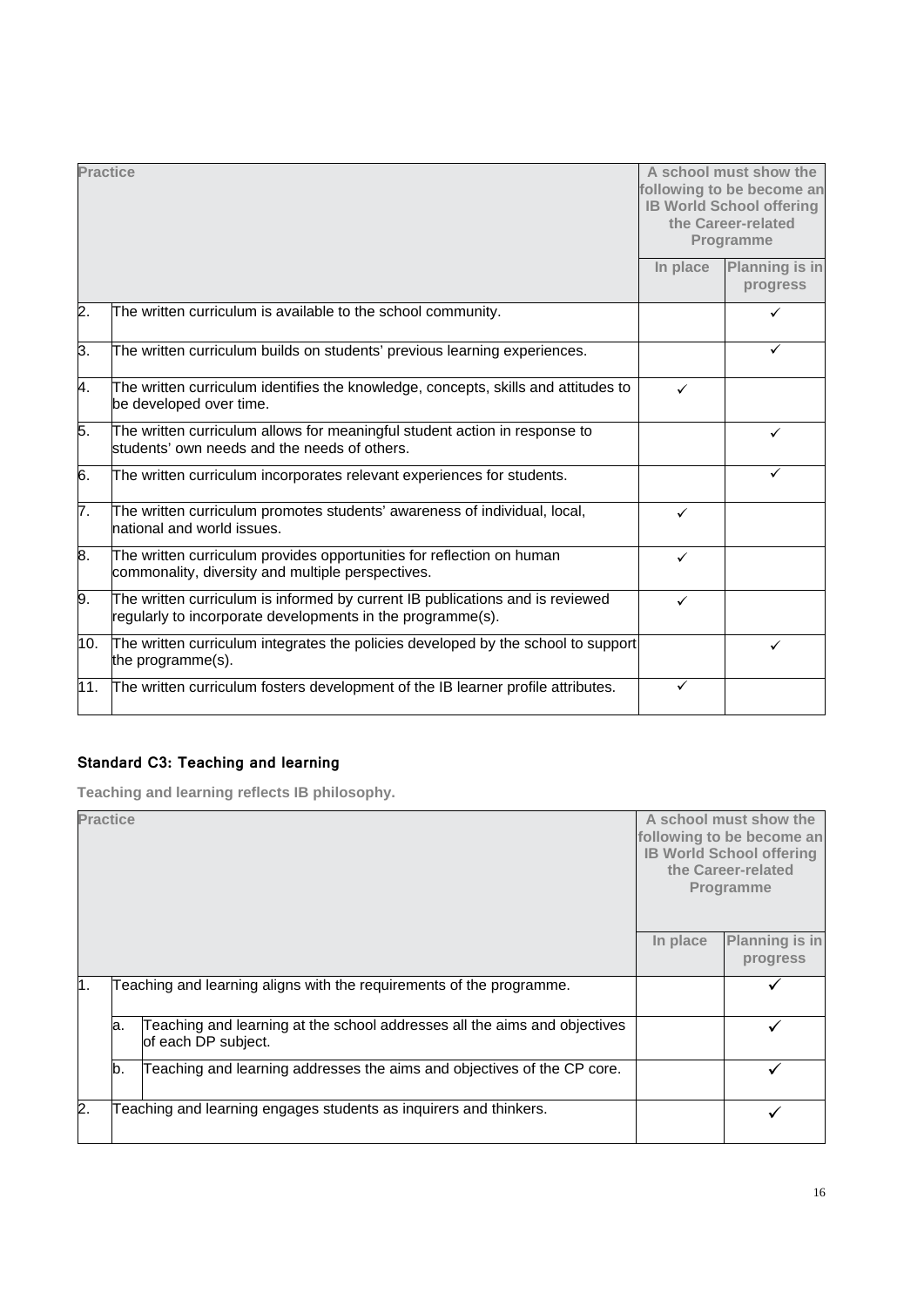| 3.  | Teaching and learning builds on what students know and can do.                                                                                                         |              |
|-----|------------------------------------------------------------------------------------------------------------------------------------------------------------------------|--------------|
| 4.  | Teaching and learning promotes the understanding and practice of academic<br>honesty.                                                                                  | ✓            |
| 5.  | Teaching and learning supports students to become actively responsible for<br>their own learning.                                                                      |              |
| 6.  | Teaching and learning addresses human commonality, diversity and multiple<br>perspectives.                                                                             | $\checkmark$ |
| 7.  | Teaching and learning addresses the diversity of student language needs,<br>including those for students learning in a language(s) other than the mother<br>tongue.    |              |
| 8.  | Teaching and learning demonstrates that all teachers are responsible for<br>language development of students.                                                          |              |
| 9.  | Teaching and learning uses a range and variety of strategies.                                                                                                          |              |
| 10. | Teaching and learning differentiates instruction to meet students' learning needs<br>and styles.                                                                       | ✓            |
| 11. | Teaching and learning incorporates a range of resources, including information<br>technologies.                                                                        | ✓            |
| 12. | Teaching and learning develops student attitudes and skills that allow for<br>meaningful student action in response to students' own needs and the needs of<br>others. | ✓            |
| 13. | Teaching and learning engages students in reflecting on how, what and why<br>they are learning.                                                                        | ✓            |
| 14. | Teaching and learning fosters a stimulating learning environment based on<br>understanding and respect.                                                                |              |
| 15. | Teaching and learning encourages students to demonstrate their learning in a<br>variety of ways.                                                                       | ✓            |
| 16. | Teaching and learning develops the IB learner profile attributes.                                                                                                      | ✓            |
|     |                                                                                                                                                                        |              |

**Note:** "Teaching and learning" is used as a single concept as the two processes are interdependent.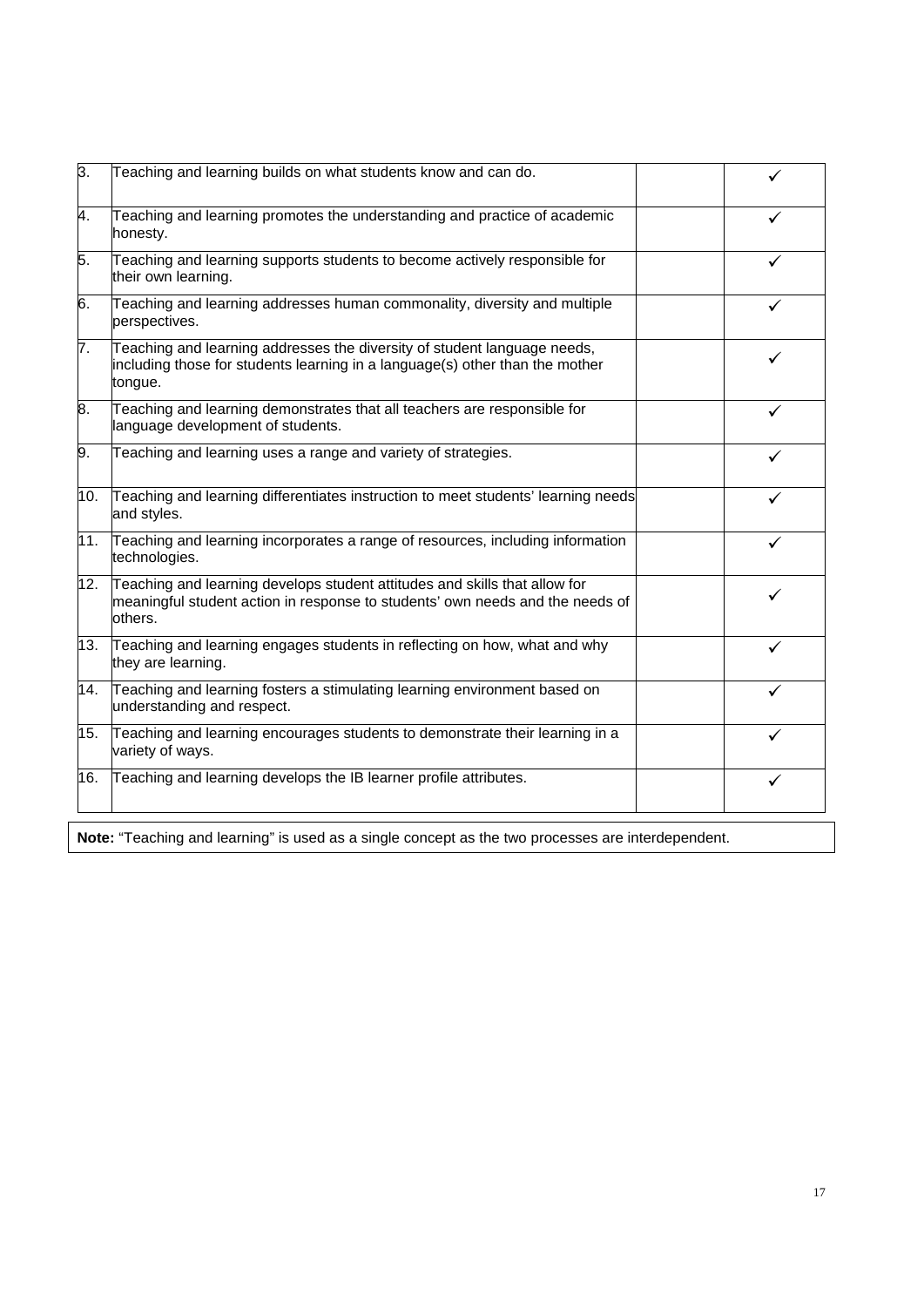#### **Standard C4: Assessment**

**Assessment at the school reflects IB assessment philosophy.**

| <b>Practice</b>  |    |                                                                                                                                                                                                                                                                                                                                                           |          | A school must show the<br>following to be become<br>an IB World School<br>offering the Career-<br>related Programme |
|------------------|----|-----------------------------------------------------------------------------------------------------------------------------------------------------------------------------------------------------------------------------------------------------------------------------------------------------------------------------------------------------------|----------|---------------------------------------------------------------------------------------------------------------------|
|                  |    |                                                                                                                                                                                                                                                                                                                                                           | In place | Planning is in<br>progress                                                                                          |
| 1.               |    | Assessment at the school aligns with the requirements of the programme.                                                                                                                                                                                                                                                                                   | ✓        |                                                                                                                     |
|                  | a. | Assessment of student learning is based on the objectives and<br>assessment criteria specific to each DP course.                                                                                                                                                                                                                                          | ✓        |                                                                                                                     |
|                  | b. | Assessment of student learning is based on the objectives and<br>assessment criteria of the reflective project.                                                                                                                                                                                                                                           | ✓        |                                                                                                                     |
|                  | с. | Teachers engage in the process of standardization in assessing student<br>work.                                                                                                                                                                                                                                                                           |          | ✓                                                                                                                   |
|                  | d. | Formative and summative assessment are an integral part of the teaching<br>and learning process in language development, personal and professional<br>skills, and service learning.                                                                                                                                                                       |          | ✓                                                                                                                   |
| 2.               |    | The school communicates its assessment philosophy, policy and procedures<br>to the school community.                                                                                                                                                                                                                                                      |          | ✓                                                                                                                   |
| З.               |    | The school uses a range of strategies and tools to assess student learning.                                                                                                                                                                                                                                                                               |          | ✓                                                                                                                   |
| 4.               |    | The school provides students with feedback to inform and improve their<br>learning.                                                                                                                                                                                                                                                                       |          | ✓                                                                                                                   |
|                  | a. | The school incorporates formative assessment techniques when<br>assessing the personal and professional skills component of the CP core.                                                                                                                                                                                                                  |          | ✓                                                                                                                   |
| 5.               |    | The school has systems for recording student progress aligned with the<br>assessment philosophy of the programme.                                                                                                                                                                                                                                         |          | ✓                                                                                                                   |
| 6.               |    | The school has systems for reporting student progress aligned with the<br>assessment philosophy of the programme(s).                                                                                                                                                                                                                                      |          | ✓                                                                                                                   |
| $\overline{7}$ . |    | The school analyses assessment data to inform teaching and learning.                                                                                                                                                                                                                                                                                      |          |                                                                                                                     |
| 8.               |    | The school provides opportunities for students to participate in, and reflect on,<br>the assessment of their work.                                                                                                                                                                                                                                        |          | ✓                                                                                                                   |
| 9.               |    | The school has systems in place to ensure that all students can demonstrate<br>consolidation of their learning through the completion of the PYP exhibition,<br>the MYP personal project (or community project for programmes that end in<br>MYP year 3 or 4), DP extended essay and the CP reflective project, depending<br>on the programme(s) offered. | ✓        |                                                                                                                     |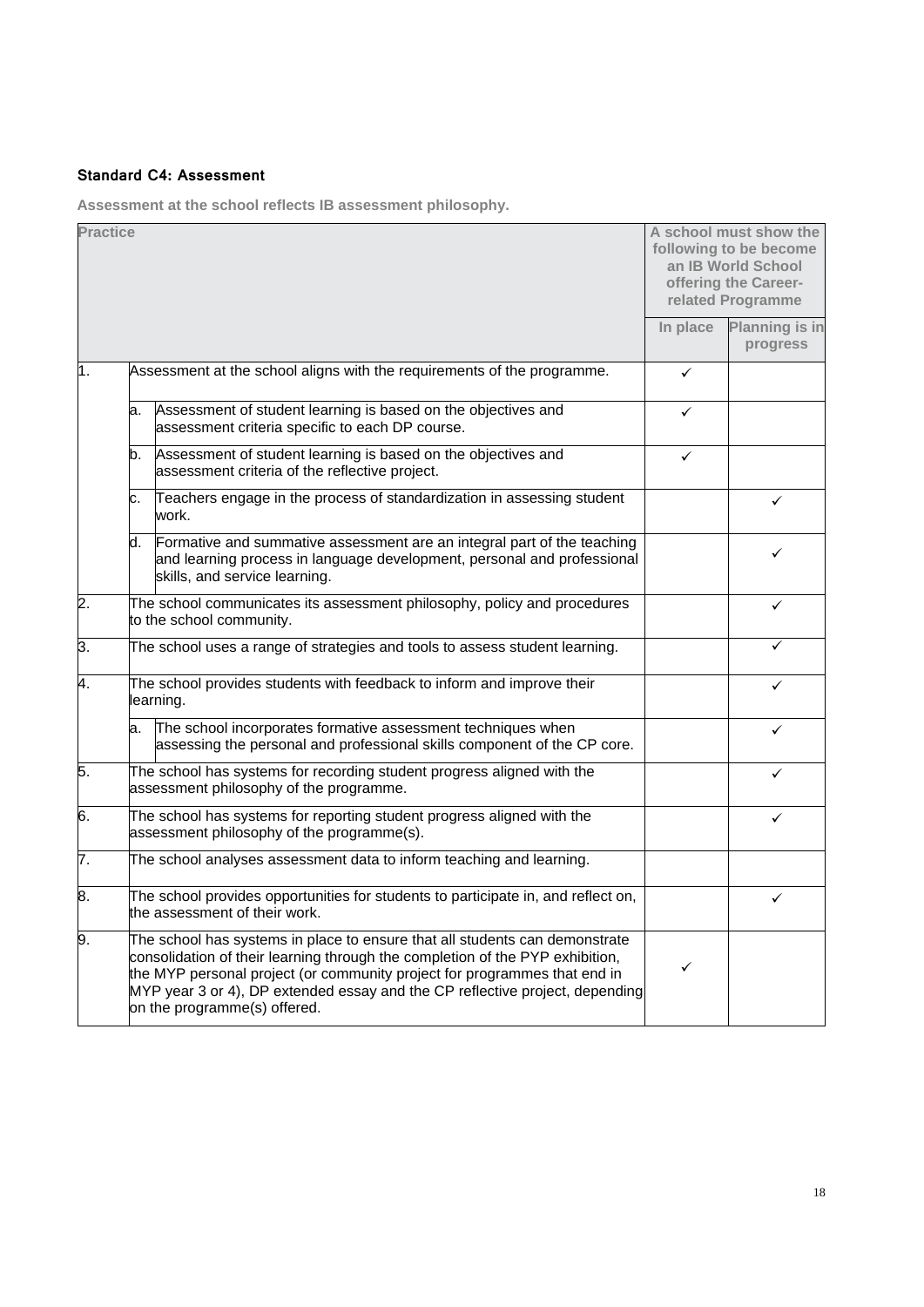Once a candidate school has successfully submitted the *Application for authorization: Career-related Programme* and its supporting documents, an IB visiting team will conduct a visit to the school.

## Aims of the visit

The visit will verify the school's claim that it has taken all the necessary actions and is prepared to become an IB World School. For this purpose, the visiting team will:

- gather evidence that shows that the school has met all the requirements for authorization
- identify practices that are beyond the requirements and those whose further development will contribute to the effective implementation of the programme.

The aim of the visit is not to appraise or assess individual teachers or school administrators.

## Description of the visit

#### **When and how long?**

Following the acceptance of the completed Application for authorization: Career-related Programme and supporting documents by the relevant IB regional office, the IB Organization will arrange a verification visit with the school. Each visit normally lasts two days, but the IB may decide on a greater length depending on the size of the school or on other considerations.

#### **Who is involved?**

#### **The IB visiting team**

#### **Composition**

The IB visiting team normally comprises two experienced IB educators who have been duly trained according to global IB policies to become site visitors. The IB may decide on a higher number according to the size of the school. The team is selected by the appropriate IB regional office.

Staff from the school being visited cannot be members of the visiting team. Normally, members of the team may not visit schools where they have recently taught or with which they otherwise have, or have had, a close relationship. If it presents a potential conflict of interest, team members should not visit a school in close proximity to their own.

#### **Responsibilities of the visiting team**

Members of the visiting team are aware of the aims of the visit and they should follow specific procedures for conducting the visit. They have read the documents related to the school they visit.

#### **The school community**

The visiting team will have meetings with different members of the school community (including members of the governing body and leadership team; the IB coordinator; Diploma Programme course, Career-related Programme core, and career-related study teachers; students; and parents) and may briefly visit the school facilities and visit classes.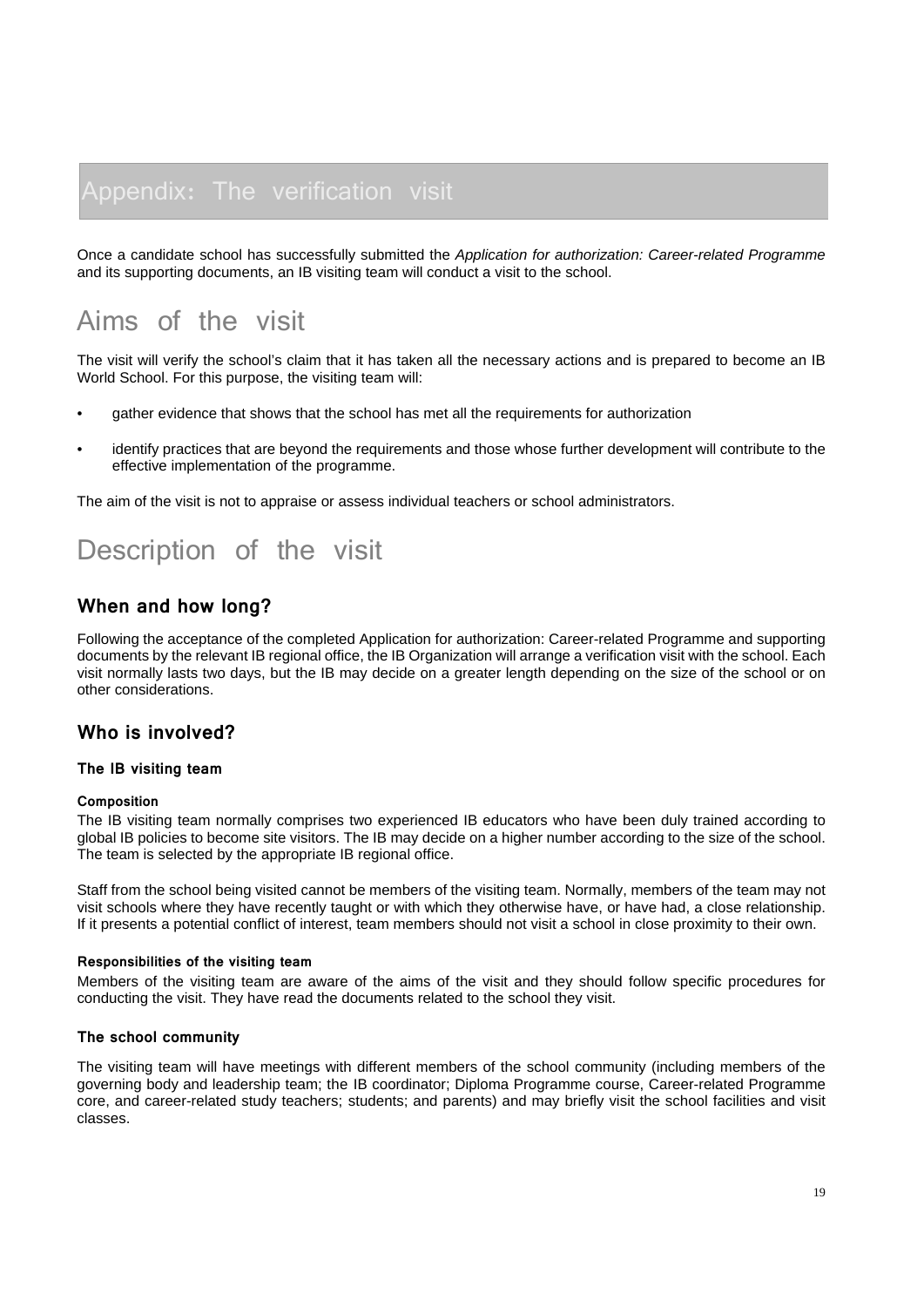#### **How is it organized?**

#### **School's responsibilities**

- Defining an agenda with the IB.
- Funding the visit, according to IB procedures established for this purpose.
- Providing the IB with information about nearby hotels to book for site visitors or making hotel reservations, if applicable.
- Providing transportation for site visitors from and to the airport and from and to the school, if applicable.
- Making available, in the school, a room for the use of the team throughout the visit where all necessary documentation required by the team will be available. As meetings will normally take place in the allocated room, it is the school's responsibility to see that it is quiet and conducive to private conversations.
- Providing meals during the school day.
- Providing the assistance of an external translator if meetings need to be conducted in a language other than the IB working language identified by the school as its language of communication with the IB (English, French or Spanish).

#### **IB's responsibilities**

- Providing the school with proposed dates for the visit and leaving the school with enough time to organize the visit.
- Appointing the members of the visiting team, whose names will be provided to the school in a timely manner.
- Approving the final agenda, after consultation with the school. This will normally be carried out by the leader of the visiting team.

#### **The agenda for the visit**

The visiting team leader decides which visiting team members and representatives of the school should attend which meetings.

The agenda will be drafted to ensure that the different stakeholders will be able to attend at specific times. Decisions about school staff attending meetings outside normal school hours are left to the school: the IB cannot insist that the staff attend.

Any visits to classes, if applicable, will be carried out with the consent of the teacher(s) concerned.

#### **Agenda items**

The agenda for the visit will normally include the following items:

- Formal interviews with the school administration, governors/board members (if applicable), the IB programme coordinator, the school pedagogical leadership team, teachers, groups of students, parents and others who will be involved in the programme. These interviews will be individual and by groups, as decided by the visiting team leader and will adhere to the local legal framework.
- Informal dialogues with teachers, students, administrators and other staff members who will be involved in the programme.
- Observations of classes, if applicable.